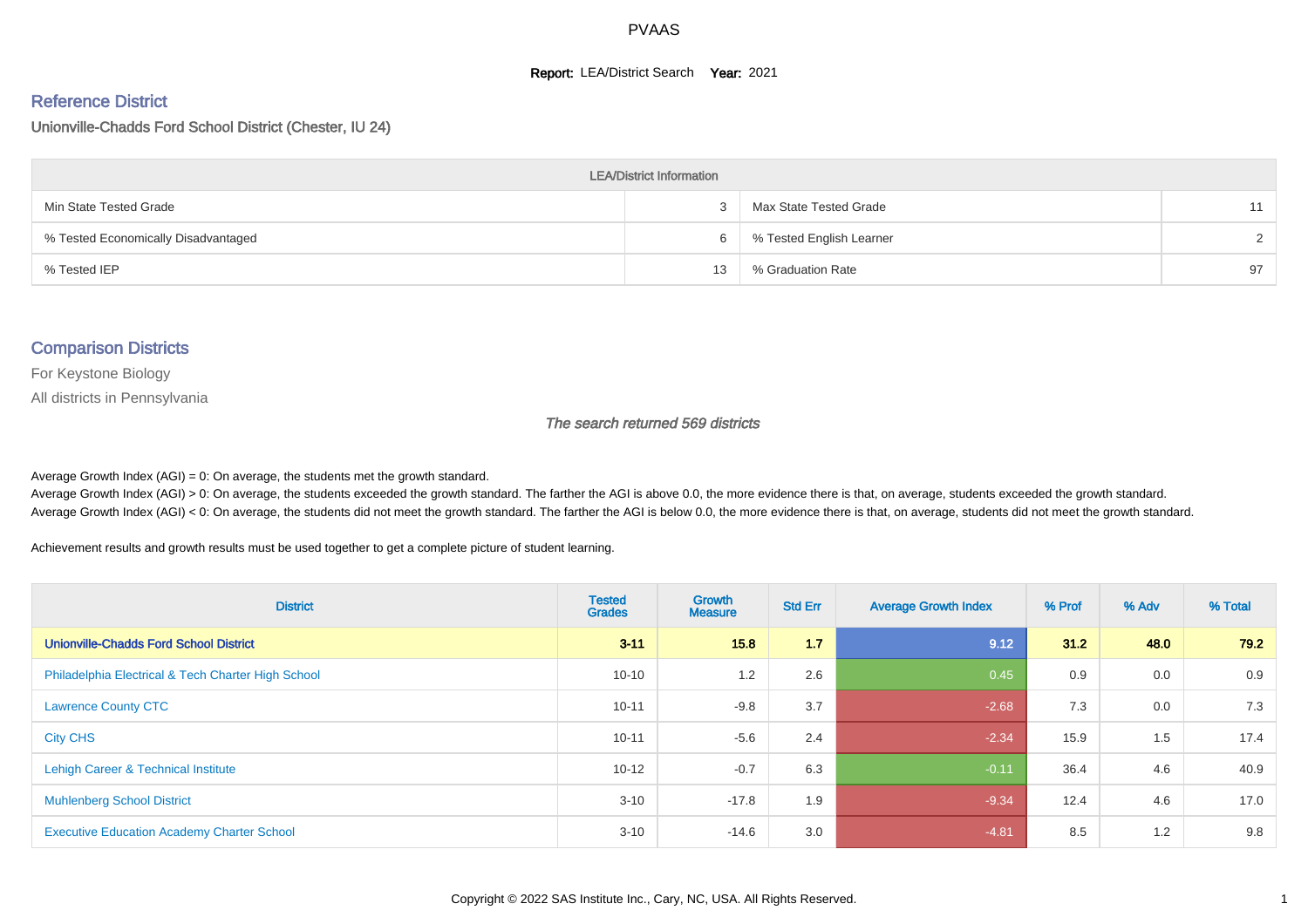| <b>District</b>                               | <b>Tested</b><br><b>Grades</b> | <b>Growth</b><br><b>Measure</b> | <b>Std Err</b> | <b>Average Growth Index</b> | % Prof | % Adv   | % Total  |
|-----------------------------------------------|--------------------------------|---------------------------------|----------------|-----------------------------|--------|---------|----------|
| <b>Unionville-Chadds Ford School District</b> | $3 - 11$                       | 15.8                            | 1.7            | 9.12                        | 31.2   | 48.0    | 79.2     |
| <b>Chartiers-Houston School District</b>      | $3 - 10$                       | $-16.5$                         | 3.5            | $-4.79$                     | 26.3   | 6.6     | 32.9     |
| <b>Neshannock Township School District</b>    | $3 - 10$                       | $-12.5$                         | 2.7            | $-4.73$                     | 29.0   | 13.0    | 42.0     |
| <b>Mid Valley School District</b>             | $3 - 10$                       | $-11.1$                         | 2.7            | $-4.07$                     | 28.3   | 8.1     | 36.4     |
| <b>Shikellamy School District</b>             | $3 - 10$                       | $-8.3$                          | 2.4            | $-3.42$                     | 20.8   | 18.5    | 39.2     |
| Lackawanna Trail School District              | $3 - 10$                       | $-11.0$                         | 3.3            | $-3.35$                     | 13.1   | 18.0    | 31.2     |
| <b>Wissahickon School District</b>            | $3 - 10$                       | $-5.3$                          | 1.7            | $-3.14$                     | 27.5   | 29.0    | 56.6     |
| Jefferson-Morgan School District              | $3 - 10$                       | $-12.0$                         | 3.9            | $-3.09$                     | 28.6   | 6.1     | 34.7     |
| California Area School District               | $3 - 10$                       | $-13.7$                         | 4.5            | $-3.06$                     | 41.7   | 16.7    | 58.3     |
| <b>Avonworth School District</b>              | $3 - 10$                       | $-6.2$                          | 2.3            | $-2.68$                     | 35.9   | 14.1    | $50.0\,$ |
| <b>Antietam School District</b>               | $3 - 10$                       | $-9.5$                          | 3.7            | $-2.57$                     | 20.9   | 1.5     | 22.4     |
| <b>Carmichaels Area School District</b>       | $3 - 10$                       | $-7.0$                          | 3.1            | $-2.30$                     | 17.8   | 9.6     | 27.4     |
| <b>Yough School District</b>                  | $3 - 10$                       | $-6.2$                          | 2.7            | $-2.27$                     | 28.9   | $8.8\,$ | 37.7     |
| <b>Wyoming Area School District</b>           | $3 - 10$                       | $-5.5$                          | 2.5            | $-2.21$                     | 32.0   | 9.6     | 41.6     |
| <b>West Middlesex Area School District</b>    | $3 - 10$                       | $-7.4$                          | 3.5            | $-2.11$                     | 32.0   | 9.6     | 41.6     |
| <b>Cambria Heights School District</b>        | $3 - 10$                       | $-6.2$                          | 2.9            | $-2.11$                     | 25.0   | 13.0    | 38.0     |
| <b>Sto-Rox School District</b>                | $3 - 10$                       | $-7.0$                          | 3.5            | $-1.99$                     | 3.2    | 0.0     | 3.2      |
| <b>Shanksville-Stonycreek School District</b> | $3 - 10$                       | $-8.6$                          | 5.5            | $-1.55$                     | 17.6   | 23.5    | 41.2     |
| <b>Troy Area School District</b>              | $3 - 10$                       | $-4.7$                          | 3.2            | $-1.46$                     | 22.8   | 16.5    | 39.2     |
| <b>Northeast Bradford School District</b>     | $3 - 10$                       | $-5.0$                          | 3.7            | $-1.35$                     | 30.6   | 4.8     | 35.5     |
| <b>Rose Tree Media School District</b>        | $3 - 10$                       | $-2.8$                          | 2.1            | $-1.33$                     | 35.2   | 29.6    | 64.8     |
| <b>Beaver Area School District</b>            | $3 - 10$                       | $-3.0$                          | 2.5            | $-1.16$                     | 25.8   | 27.8    | 53.6     |
| Harmony Area School District                  | $3 - 10$                       | $-5.7$                          | 5.0            | $-1.13$                     | 33.3   | 0.0     | 33.3     |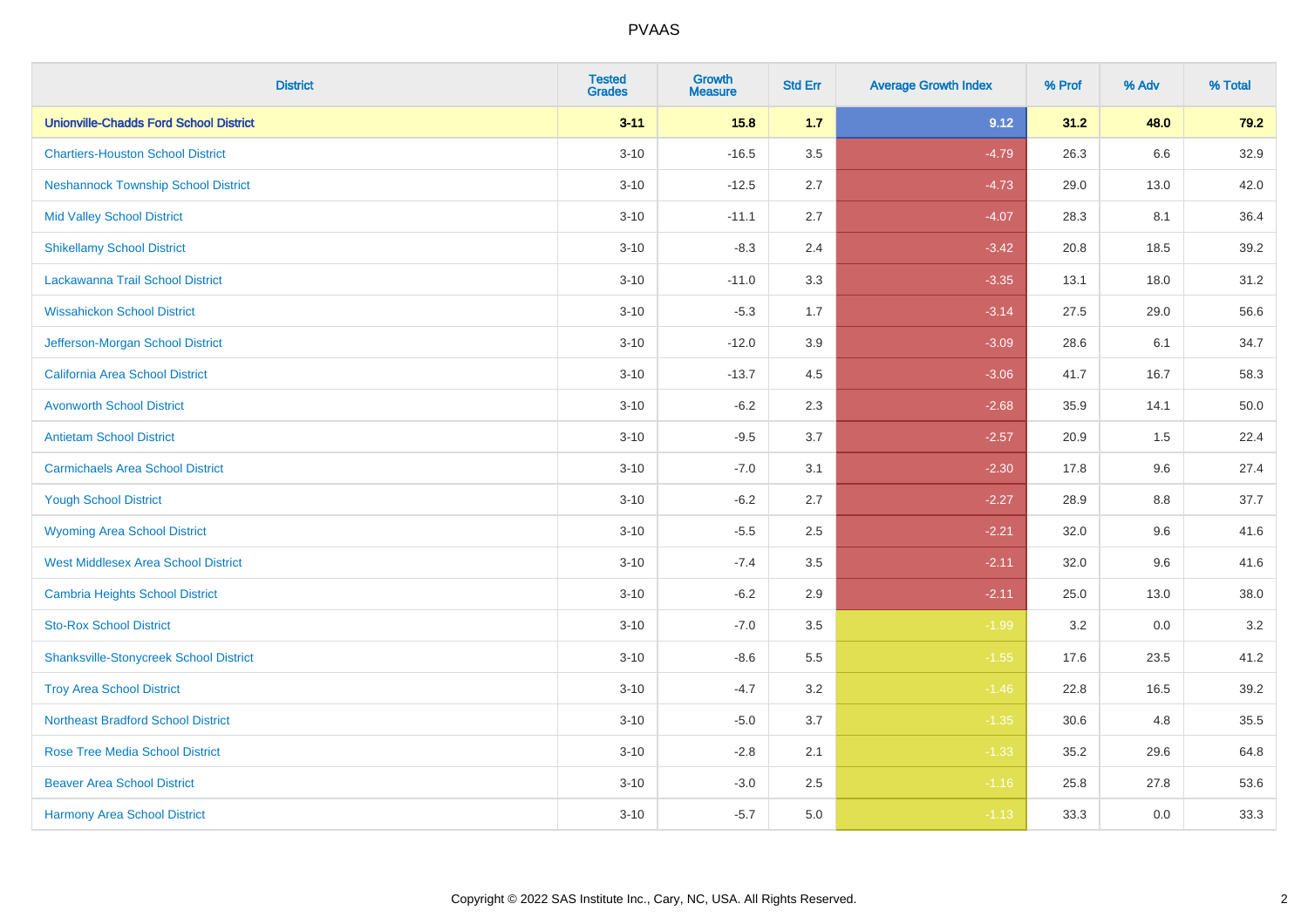| <b>District</b>                               | <b>Tested</b><br><b>Grades</b> | <b>Growth</b><br><b>Measure</b> | <b>Std Err</b> | <b>Average Growth Index</b> | % Prof | % Adv | % Total |
|-----------------------------------------------|--------------------------------|---------------------------------|----------------|-----------------------------|--------|-------|---------|
| <b>Unionville-Chadds Ford School District</b> | $3 - 11$                       | 15.8                            | 1.7            | 9.12                        | 31.2   | 48.0  | 79.2    |
| <b>Moshannon Valley School District</b>       | $3 - 10$                       | $-5.1$                          | 4.6            | $-1.12$                     | 25.0   | 12.5  | 37.5    |
| <b>Mahanoy Area School District</b>           | $3 - 10$                       | $-3.4$                          | 3.1            | $-1.07$                     | 21.4   | 8.6   | 30.0    |
| <b>Northwest Area School District</b>         | $3 - 10$                       | $-3.2$                          | 3.3            | $-0.97$                     | 30.4   | 13.0  | 43.5    |
| <b>Propel Charter School-Montour</b>          | $3 - 10$                       | $-3.4$                          | 3.6            | $-0.93$                     | 7.7    | 0.0   | 7.7     |
| <b>Mount Union Area School District</b>       | $3 - 10$                       | $-2.5$                          | 2.8            | $-0.89$                     | 19.8   | 5.8   | 25.6    |
| <b>Reynolds School District</b>               | $3 - 10$                       | $-3.0$                          | 3.5            | $-0.87$                     | 27.3   | 9.1   | 36.4    |
| <b>Carbondale Area School District</b>        | $3 - 10$                       | $-2.8$                          | 3.2            | $-0.87$                     | 27.5   | 2.9   | 30.4    |
| <b>Valley Grove School District</b>           | $3 - 10$                       | $-4.0$                          | 5.5            | $-0.72$                     | 68.4   | 15.8  | 84.2    |
| <b>Tri-Valley School District</b>             | $3 - 10$                       | $-2.7$                          | 3.9            | $-0.69$                     | 31.0   | 9.5   | 40.5    |
| <b>Monessen City School District</b>          | $3 - 10$                       | $-3.9$                          | 5.6            | $-0.69$                     | 21.0   | 10.5  | 31.6    |
| <b>Southeastern Greene School District</b>    | $3 - 10$                       | $-2.3$                          | 4.4            | $-0.53$                     | 29.0   | 9.7   | 38.7    |
| <b>Clearfield Area School District</b>        | $3 - 10$                       | $-1.3$                          | 3.7            | $-0.34$                     | 43.9   | 24.6  | 68.4    |
| <b>MaST Community Charter School</b>          | $3 - 10$                       | $-0.9$                          | 2.5            | $-0.34$                     | 25.0   | 21.6  | 46.6    |
| <b>Ferndale Area School District</b>          | $3 - 10$                       | $-1.1$                          | 4.1            | $-0.27$                     | 21.0   | 7.9   | 29.0    |
| <b>Fort Cherry School District</b>            | $3 - 10$                       | $-0.7$                          | 3.1            | $-0.21$                     | 30.6   | 14.1  | 44.7    |
| <b>Portage Area School District</b>           | $3 - 10$                       | $-0.5$                          | 3.3            | $-0.14$                     | 27.0   | 20.6  | 47.6    |
| <b>Freeport Area School District</b>          | $3 - 10$                       | $-0.2$                          | 2.1            | $-0.10$                     | 37.4   | 29.8  | 67.2    |
| <b>Garnet Valley School District</b>          | $3 - 10$                       | 0.2                             | 1.7            | 0.13                        | 34.9   | 26.4  | 61.3    |
| <b>Marion Center Area School District</b>     | $3 - 10$                       | $0.8\,$                         | 2.9            | 0.27                        | 23.3   | 11.1  | 34.4    |
| South Williamsport Area School District       | $3 - 10$                       | 0.9                             | 3.1            | 0.31                        | 38.4   | 11.6  | 50.0    |
| <b>MaST Community Charter School II</b>       | $3 - 10$                       | 1.4                             | 3.0            | 0.45                        | 16.1   | 4.6   | 20.7    |
| <b>Abington School District</b>               | $3 - 10$                       | 0.9                             | 1.6            | 0.57                        | 29.7   | 28.7  | 58.4    |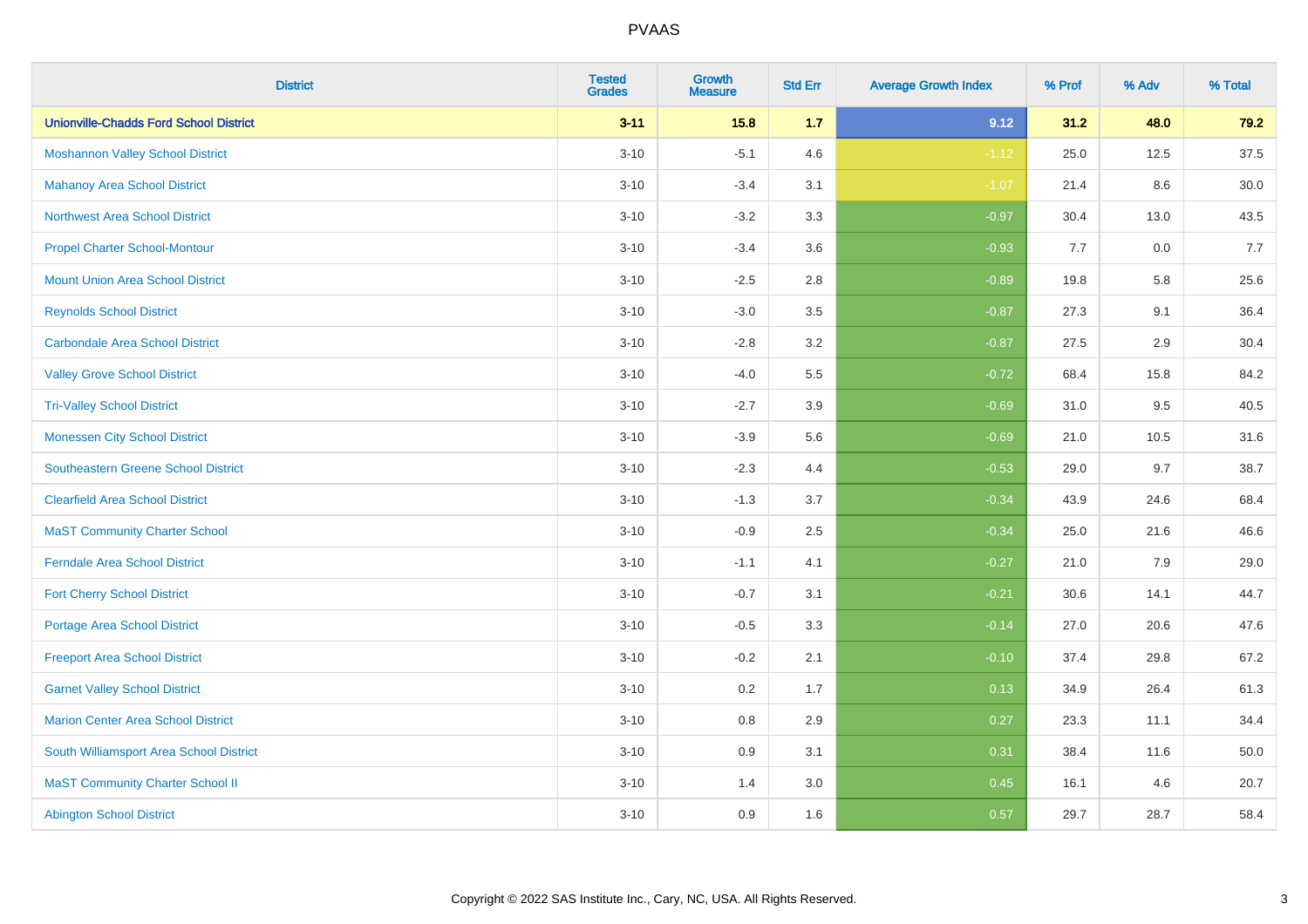| <b>District</b>                                    | <b>Tested</b><br><b>Grades</b> | <b>Growth</b><br><b>Measure</b> | <b>Std Err</b> | <b>Average Growth Index</b> | % Prof | % Adv | % Total |
|----------------------------------------------------|--------------------------------|---------------------------------|----------------|-----------------------------|--------|-------|---------|
| <b>Unionville-Chadds Ford School District</b>      | $3 - 11$                       | 15.8                            | 1.7            | 9.12                        | 31.2   | 48.0  | 79.2    |
| <b>Sullivan County School District</b>             | $3 - 10$                       | 2.5                             | 4.3            | 0.58                        | 43.6   | 7.7   | 51.3    |
| <b>Bethlehem-Center School District</b>            | $3 - 10$                       | 2.1                             | 3.5            | 0.59                        | 32.3   | 4.6   | 36.9    |
| <b>Belmont Charter School</b>                      | $3 - 10$                       | 2.2                             | 3.4            | 0.64                        | 5.3    | 1.8   | 7.0     |
| <b>Centennial School District</b>                  | $3 - 10$                       | 1.5                             | 1.5            | 0.98                        | 23.6   | 12.4  | 36.0    |
| <b>Southeast Delco School District</b>             | $3 - 10$                       | 3.9                             | 3.5            | 1.12                        | 18.6   | 3.4   | 22.0    |
| <b>Bellwood-Antis School District</b>              | $3 - 10$                       | 3.5                             | 2.8            | 1.24                        | 40.9   | 19.4  | 60.2    |
| <b>Bloomsburg Area School District</b>             | $3 - 10$                       | 4.3                             | 3.4            | 1.26                        | 36.5   | 20.6  | 57.1    |
| <b>Mastery Charter School - Thomas Campus</b>      | $3 - 10$                       | 7.9                             | 5.7            | 1.39                        | 12.5   | 0.0   | 12.5    |
| <b>Central Valley School District</b>              | $3 - 10$                       | 4.7                             | 2.6            | 1.83                        | 37.8   | 18.5  | 56.3    |
| <b>Benton Area School District</b>                 | $3 - 10$                       | 8.1                             | 4.0            | 2.01                        | 35.7   | 28.6  | 64.3    |
| <b>Wallingford-Swarthmore School District</b>      | $3 - 10$                       | 5.0                             | 2.2            | 2.25                        | 33.3   | 37.1  | 70.4    |
| <b>Glendale School District</b>                    | $3 - 10$                       | 7.9                             | 3.5            | 2.25                        | 42.6   | 9.3   | 51.8    |
| <b>Commonwealth Charter Academy Charter School</b> | $3 - 10$                       | 4.2                             | 1.6            | 2.68                        | 27.0   | 15.6  | 42.5    |
| South Butler County School District                | $3 - 10$                       | 6.3                             | 2.2            | 2.80                        | 37.8   | 19.2  | 57.0    |
| Allegheny-Clarion Valley School District           | $3 - 10$                       | 12.3                            | 4.1            | 3.03                        | 33.3   | 19.0  | 52.4    |
| <b>Kane Area School District</b>                   | $3 - 10$                       | 8.8                             | 2.9            | 3.07                        | 31.4   | 19.8  | 51.2    |
| <b>Mars Area School District</b>                   | $3 - 10$                       | 6.6                             | 1.9            | 3.45                        | 36.7   | 32.4  | 69.1    |
| <b>Tredyffrin-Easttown School District</b>         | $3 - 10$                       | 8.7                             | 2.4            | 3.57                        | 35.2   | 35.8  | 71.0    |
| Maritime Academy Charter School                    | $3 - 10$                       | 13.2                            | 3.1            | 4.29                        | 24.0   | 1.3   | 25.3    |
| <b>Montrose Area School District</b>               | $3 - 10$                       | 12.3                            | 2.8            | 4.41                        | 37.8   | 28.9  | 66.7    |
| <b>Pennridge School District</b>                   | $3 - 10$                       | 7.4                             | 1.5            | 5.10                        | 32.0   | 27.6  | 59.6    |
| <b>Fleetwood Area School District</b>              | $3 - 10$                       | 10.4                            | 2.0            | 5.19                        | 31.7   | 25.8  | 57.5    |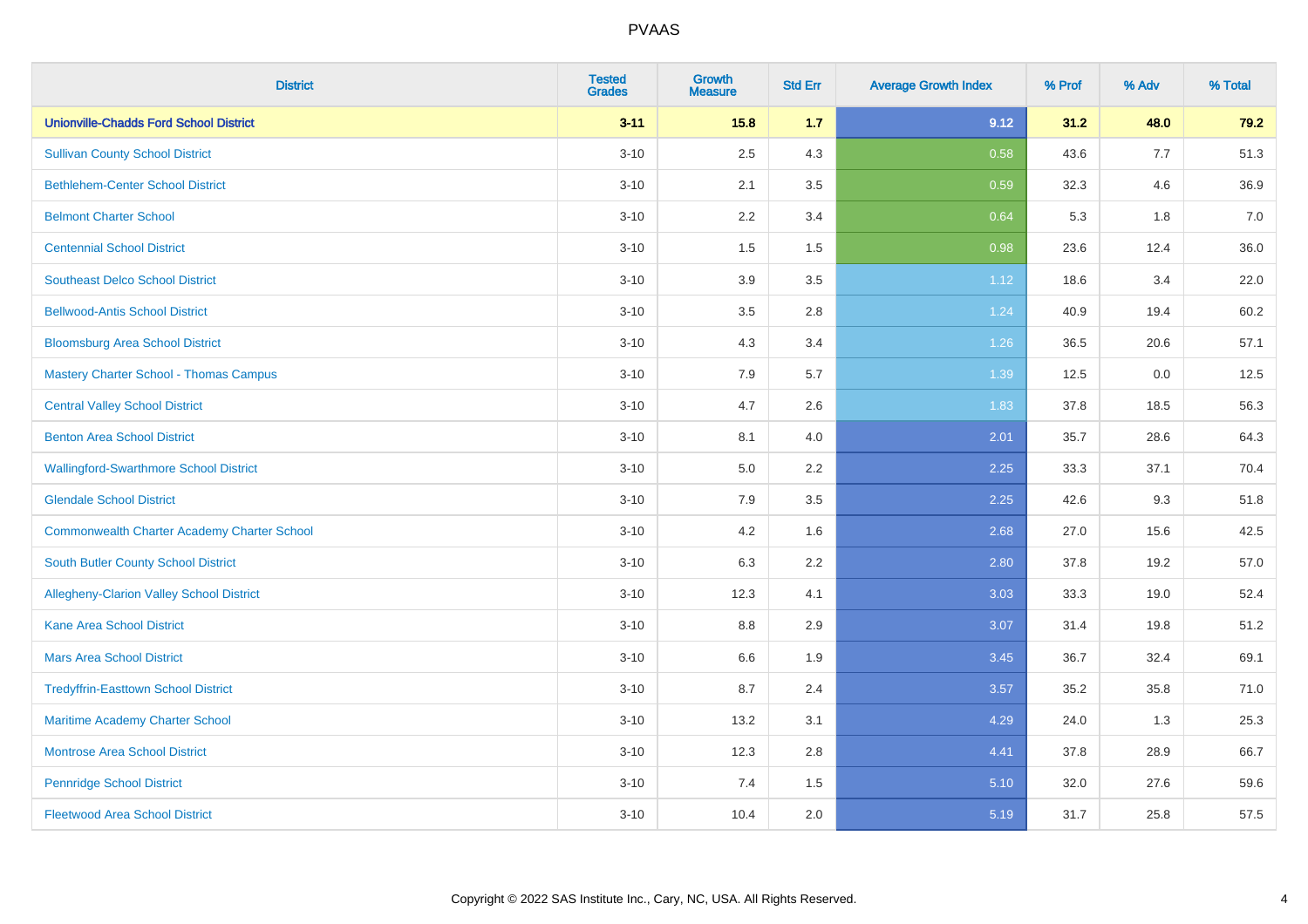| <b>District</b>                               | <b>Tested</b><br><b>Grades</b> | <b>Growth</b><br><b>Measure</b> | <b>Std Err</b> | <b>Average Growth Index</b> | % Prof | % Adv   | % Total |
|-----------------------------------------------|--------------------------------|---------------------------------|----------------|-----------------------------|--------|---------|---------|
| <b>Unionville-Chadds Ford School District</b> | $3 - 11$                       | 15.8                            | 1.7            | 9.12                        | 31.2   | 48.0    | 79.2    |
| <b>Avon Grove School District</b>             | $3 - 10$                       | 7.6                             | 1.4            | 5.29                        | 33.7   | 33.2    | 67.0    |
| <b>Blue Mountain School District</b>          | $3 - 10$                       | 12.2                            | 2.1            | 5.81                        | 30.7   | 26.1    | 56.8    |
| <b>Collegium Charter School</b>               | $3 - 10$                       | 21.2                            | 2.6            | 8.18                        | 25.4   | 16.4    | 41.8    |
| <b>Derry Township School District</b>         | $3 - 10$                       | 20.1                            | 2.0            | 10.20                       | 32.8   | 46.9    | 79.7    |
| <b>Pittsburgh School District</b>             | $3 - 11$                       | $-13.0$                         | 1.1            | $-12.25$                    | 16.1   | 6.5     | 22.6    |
| <b>Butler Area School District</b>            | $3 - 11$                       | $-14.1$                         | 1.5            | $-9.60$                     | 26.4   | 11.1    | 37.5    |
| <b>North Hills School District</b>            | $3 - 11$                       | $-15.8$                         | 1.8            | $-8.84$                     | 26.4   | 19.8    | 46.2    |
| <b>Cheltenham School District</b>             | $3 - 11$                       | $-17.6$                         | 2.0            | $-8.74$                     | 24.4   | 8.3     | 32.6    |
| <b>Williamsport Area School District</b>      | $3 - 11$                       | $-11.7$                         | 1.4            | $-8.29$                     | 18.2   | 10.5    | 28.7    |
| <b>Greater Latrobe School District</b>        | $3 - 11$                       | $-14.1$                         | 2.0            | $-7.14$                     | 41.0   | 12.6    | 53.6    |
| <b>Kennett Consolidated School District</b>   | $3 - 11$                       | $-10.4$                         | 1.7            | $-6.27$                     | 28.7   | 14.0    | 42.7    |
| <b>Big Beaver Falls Area School District</b>  | $3 - 11$                       | $-17.9$                         | 2.8            | $-6.27$                     | 9.4    | 2.8     | 12.2    |
| <b>Coatesville Area School District</b>       | $3 - 11$                       | $-9.5$                          | 1.6            | $-5.81$                     | 12.8   | 3.3     | 16.2    |
| <b>Central Cambria School District</b>        | $3 - 11$                       | $-12.7$                         | 2.3            | $-5.61$                     | 19.4   | 7.4     | 26.9    |
| <b>Aliquippa School District</b>              | $3 - 11$                       | $-20.0$                         | 3.6            | $-5.54$                     | 1.7    | $0.0\,$ | 1.7     |
| <b>Frazier School District</b>                | $3 - 11$                       | $-18.9$                         | 3.4            | $-5.49$                     | 18.3   | 1.4     | 19.7    |
| <b>Washington School District</b>             | $3 - 11$                       | $-15.9$                         | 2.9            | $-5.44$                     | 12.9   | 1.7     | 14.7    |
| Philadelphia Academy Charter School           | $3 - 11$                       | $-14.7$                         | 2.7            | $-5.42$                     | 21.6   | 3.9     | 25.5    |
| <b>Bristol Township School District</b>       | $3 - 11$                       | $-7.4$                          | 1.4            | $-5.32$                     | 13.8   | 4.6     | 18.4    |
| <b>Wilkes-Barre Area School District</b>      | $3 - 11$                       | $-12.4$                         | 2.4            | $-5.18$                     | 14.2   | 3.7     | 17.9    |
| <b>East Lycoming School District</b>          | $3 - 11$                       | $-10.9$                         | 2.1            | $-5.08$                     | 22.5   | 8.2     | 30.8    |
| Meyersdale Area School District               | $3 - 11$                       | $-16.1$                         | 3.3            | $-4.94$                     | 20.3   | 5.8     | 26.1    |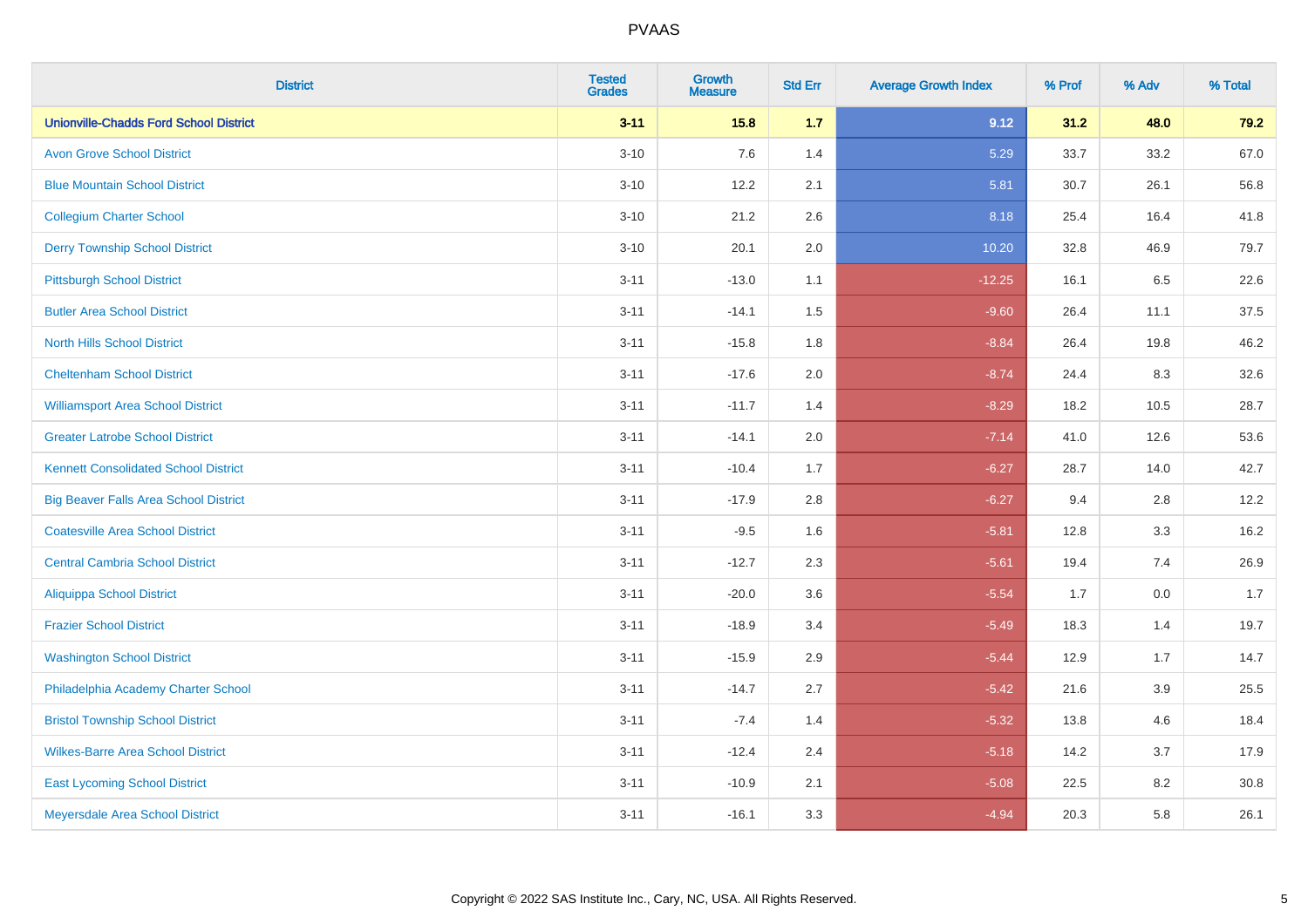| <b>District</b>                               | <b>Tested</b><br><b>Grades</b> | <b>Growth</b><br><b>Measure</b> | <b>Std Err</b> | <b>Average Growth Index</b> | % Prof | % Adv   | % Total  |
|-----------------------------------------------|--------------------------------|---------------------------------|----------------|-----------------------------|--------|---------|----------|
| <b>Unionville-Chadds Ford School District</b> | $3 - 11$                       | 15.8                            | 1.7            | 9.12                        | 31.2   | 48.0    | 79.2     |
| <b>Trinity Area School District</b>           | $3 - 11$                       | $-8.7$                          | 1.8            | $-4.87$                     | 20.9   | $9.8\,$ | $30.8\,$ |
| <b>Girard School District</b>                 | $3 - 11$                       | $-12.3$                         | 2.6            | $-4.76$                     | 29.7   | 18.9    | 48.6     |
| <b>Fannett-Metal School District</b>          | $3 - 11$                       | $-22.3$                         | 4.8            | $-4.65$                     | 16.4   | 6.6     | 23.0     |
| <b>Derry Area School District</b>             | $3 - 11$                       | $-11.8$                         | 2.6            | $-4.53$                     | 34.8   | 6.1     | 40.9     |
| <b>Northwestern School District</b>           | $3 - 11$                       | $-14.6$                         | 3.2            | $-4.51$                     | 32.5   | 13.7    | 46.2     |
| <b>Dunmore School District</b>                | $3 - 11$                       | $-12.2$                         | 2.7            | $-4.51$                     | 15.0   | 5.3     | 20.4     |
| <b>Hanover Public School District</b>         | $3 - 11$                       | $-12.4$                         | 2.7            | $-4.50$                     | 22.7   | 6.2     | 28.9     |
| Jim Thorpe Area School District               | $3 - 11$                       | $-10.9$                         | 2.4            | $-4.48$                     | 19.5   | 6.0     | 25.5     |
| <b>Greenville Area School District</b>        | $3 - 11$                       | $-13.2$                         | 3.0            | $-4.45$                     | 32.1   | 4.6     | 36.7     |
| <b>Chambersburg Area School District</b>      | $3 - 11$                       | $-5.6$                          | 1.3            | $-4.42$                     | 24.2   | 15.2    | 39.4     |
| <b>General Mclane School District</b>         | $3 - 11$                       | $-10.7$                         | 2.4            | $-4.40$                     | 34.0   | 15.6    | 49.6     |
| <b>Big Spring School District</b>             | $3 - 11$                       | $-9.8$                          | 2.3            | $-4.32$                     | 23.6   | 12.9    | 36.5     |
| <b>Central Dauphin School District</b>        | $3 - 11$                       | $-5.2$                          | 1.2            | $-4.24$                     | 29.3   | 8.7     | 38.0     |
| <b>Chartiers Valley School District</b>       | $3 - 11$                       | $-9.1$                          | 2.1            | $-4.23$                     | 20.7   | 17.4    | 38.0     |
| <b>Central Fulton School District</b>         | $3 - 11$                       | $-13.3$                         | 3.2            | $-4.20$                     | 18.1   | 9.7     | 27.8     |
| <b>Williamsburg Community School District</b> | $3 - 11$                       | $-16.9$                         | 4.1            | $-4.14$                     | 22.4   | 0.0     | 22.4     |
| <b>Moniteau School District</b>               | $3 - 11$                       | $-11.8$                         | 2.9            | $-4.07$                     | 22.6   | 5.0     | 27.6     |
| <b>Mcguffey School District</b>               | $3 - 11$                       | $-12.1$                         | 3.0            | $-4.06$                     | 12.8   | 5.9     | 18.6     |
| <b>Southmoreland School District</b>          | $3 - 11$                       | $-12.5$                         | 3.1            | $-4.04$                     | 33.3   | 15.5    | 48.8     |
| <b>Milton Area School District</b>            | $3 - 11$                       | $-10.1$                         | 2.5            | $-4.04$                     | 23.0   | 11.3    | 34.2     |
| <b>Deer Lakes School District</b>             | $3 - 11$                       | $-10.0$                         | 2.5            | $-4.02$                     | 27.7   | 9.9     | 37.6     |
| <b>Ellwood City Area School District</b>      | $3 - 11$                       | $-12.5$                         | 3.1            | $-4.00$                     | 26.7   | 8.7     | 35.4     |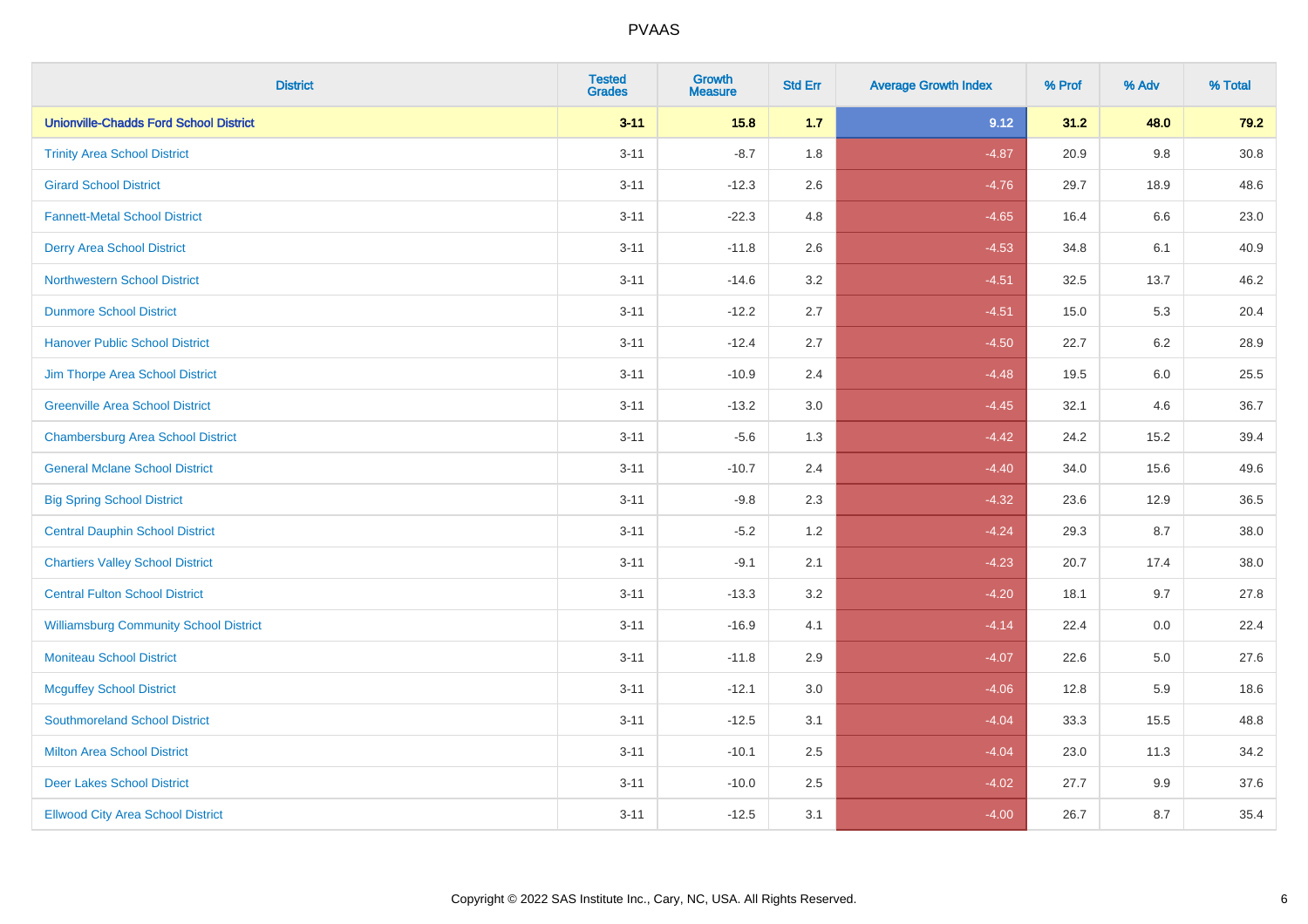| <b>District</b>                               | <b>Tested</b><br><b>Grades</b> | <b>Growth</b><br><b>Measure</b> | <b>Std Err</b> | <b>Average Growth Index</b> | % Prof | % Adv | % Total |
|-----------------------------------------------|--------------------------------|---------------------------------|----------------|-----------------------------|--------|-------|---------|
| <b>Unionville-Chadds Ford School District</b> | $3 - 11$                       | 15.8                            | 1.7            | 9.12                        | 31.2   | 48.0  | 79.2    |
| <b>Plum Borough School District</b>           | $3 - 11$                       | $-9.4$                          | 2.4            | $-3.98$                     | 32.9   | 27.4  | 60.4    |
| <b>Windber Area School District</b>           | $3 - 11$                       | $-11.9$                         | 3.0            | $-3.94$                     | 41.0   | 10.3  | 51.3    |
| <b>Bethlehem Area School District</b>         | $3 - 11$                       | $-4.5$                          | 1.1            | $-3.91$                     | 20.4   | 11.3  | 31.7    |
| <b>Tacony Academy Charter School</b>          | $3 - 11$                       | $-12.9$                         | 3.3            | $-3.90$                     | 8.6    | 1.4   | 10.0    |
| <b>Pittston Area School District</b>          | $3 - 11$                       | $-8.2$                          | 2.2            | $-3.75$                     | 26.7   | 14.8  | 41.5    |
| <b>Mohawk Area School District</b>            | $3 - 11$                       | $-10.5$                         | 2.8            | $-3.75$                     | 35.1   | 10.6  | 45.7    |
| <b>Shade-Central City School District</b>     | $3 - 11$                       | $-14.6$                         | 4.0            | $-3.68$                     | 9.6    | 0.0   | 9.6     |
| Morrisville Borough School District           | $3 - 11$                       | $-13.1$                         | 3.7            | $-3.52$                     | 4.9    | 1.6   | 6.6     |
| Mechanicsburg Area School District            | $3 - 11$                       | $-5.7$                          | 1.6            | $-3.48$                     | 35.1   | 16.0  | 51.2    |
| <b>South Park School District</b>             | $3 - 11$                       | $-8.8$                          | 2.5            | $-3.46$                     | 28.1   | 17.0  | 45.2    |
| <b>Burgettstown Area School District</b>      | $3 - 11$                       | $-11.2$                         | 3.2            | $-3.46$                     | 16.0   | 2.7   | 18.7    |
| <b>Ligonier Valley School District</b>        | $3 - 11$                       | $-10.8$                         | 3.1            | $-3.43$                     | 34.1   | 5.8   | 39.9    |
| <b>Mount Carmel Area School District</b>      | $3 - 11$                       | $-7.9$                          | 2.3            | $-3.38$                     | 18.2   | 4.4   | 22.6    |
| East Stroudsburg Area School District         | $3 - 11$                       | $-4.9$                          | 1.4            | $-3.38$                     | 22.7   | 12.5  | 35.2    |
| <b>Riverview School District</b>              | $3 - 11$                       | $-13.0$                         | 4.0            | $-3.29$                     | 43.1   | 7.8   | 51.0    |
| <b>Canon-Mcmillan School District</b>         | $3 - 11$                       | $-5.0$                          | 1.5            | $-3.25$                     | 30.8   | 28.5  | 59.3    |
| <b>Somerset Area School District</b>          | $3 - 11$                       | $-7.6$                          | 2.4            | $-3.17$                     | 21.0   | 14.5  | 35.5    |
| <b>Parkland School District</b>               | $3 - 11$                       | $-3.7$                          | 1.2            | $-3.17$                     | 31.4   | 30.6  | 62.0    |
| <b>Keystone Oaks School District</b>          | $3 - 11$                       | $-7.2$                          | 2.3            | $-3.14$                     | 30.0   | 11.1  | 41.0    |
| <b>Hanover Area School District</b>           | $3 - 11$                       | $-14.7$                         | 4.7            | $-3.13$                     | 12.1   | 3.0   | 15.2    |
| <b>Greensburg Salem School District</b>       | $3 - 11$                       | $-6.9$                          | 2.2            | $-3.06$                     | 30.3   | 13.3  | 43.6    |
| Gettysburg Area School District               | $3 - 11$                       | $-6.0$                          | 2.0            | $-3.02$                     | 28.8   | 19.6  | 48.5    |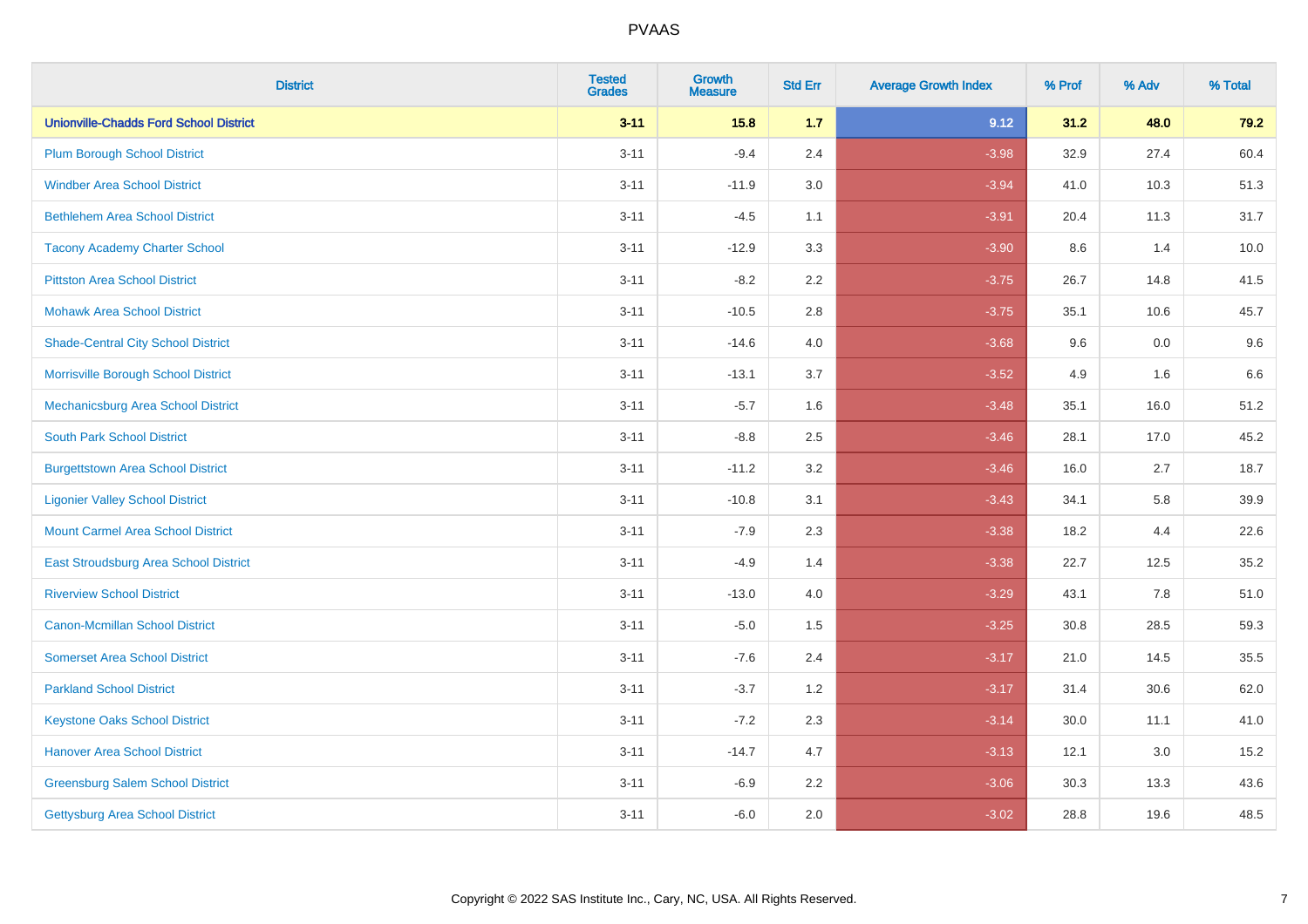| <b>District</b>                               | <b>Tested</b><br><b>Grades</b> | <b>Growth</b><br><b>Measure</b> | <b>Std Err</b> | <b>Average Growth Index</b> | % Prof | % Adv | % Total |
|-----------------------------------------------|--------------------------------|---------------------------------|----------------|-----------------------------|--------|-------|---------|
| <b>Unionville-Chadds Ford School District</b> | $3 - 11$                       | 15.8                            | 1.7            | 9.12                        | 31.2   | 48.0  | 79.2    |
| <b>Corry Area School District</b>             | $3 - 11$                       | $-6.8$                          | 2.3            | $-3.01$                     | 24.0   | 8.8   | 32.8    |
| <b>Carlisle Area School District</b>          | $3 - 11$                       | $-5.2$                          | 1.7            | $-2.99$                     | 28.0   | 19.3  | 47.3    |
| <b>Montour School District</b>                | $3 - 11$                       | $-6.1$                          | 2.1            | $-2.95$                     | 31.8   | 23.6  | 55.3    |
| <b>Baldwin-Whitehall School District</b>      | $3 - 11$                       | $-5.5$                          | 1.9            | $-2.93$                     | 32.0   | 14.7  | 46.7    |
| Mifflinburg Area School District              | $3 - 11$                       | $-6.0$                          | 2.1            | $-2.87$                     | 32.7   | 13.3  | 46.0    |
| <b>Berwick Area School District</b>           | $3 - 11$                       | $-6.9$                          | 2.4            | $-2.84$                     | 22.3   | 11.5  | 33.8    |
| Southern Columbia Area School District        | $3 - 11$                       | $-8.5$                          | 3.0            | $-2.83$                     | 30.5   | 12.8  | 43.3    |
| <b>Sharon City School District</b>            | $3 - 11$                       | $-6.5$                          | 2.3            | $-2.79$                     | 13.1   | 5.0   | 18.1    |
| <b>Pottsgrove School District</b>             | $3 - 11$                       | $-5.5$                          | 2.0            | $-2.78$                     | 28.6   | 10.3  | 38.8    |
| <b>Karns City Area School District</b>        | $3 - 11$                       | $-7.2$                          | 2.6            | $-2.71$                     | 26.4   | 20.8  | 47.2    |
| <b>Eastern York School District</b>           | $3 - 11$                       | $-6.2$                          | 2.3            | $-2.70$                     | 27.8   | 18.5  | 46.4    |
| <b>Governor Mifflin School District</b>       | $3 - 11$                       | $-4.4$                          | 1.6            | $-2.69$                     | 30.3   | 7.7   | 38.0    |
| <b>Connellsville Area School District</b>     | $3 - 11$                       | $-5.3$                          | 2.0            | $-2.67$                     | 24.2   | 5.0   | 29.1    |
| <b>Blairsville-Saltsburg School District</b>  | $3 - 11$                       | $-7.5$                          | 2.8            | $-2.67$                     | 20.1   | 8.2   | 28.3    |
| <b>Richland School District</b>               | $3 - 11$                       | $-6.9$                          | 2.6            | $-2.63$                     | 40.1   | 20.9  | 61.0    |
| <b>Bethel Park School District</b>            | $3 - 11$                       | $-4.4$                          | 1.7            | $-2.62$                     | 40.1   | 27.3  | 67.4    |
| <b>Forbes Road School District</b>            | $3 - 11$                       | $-11.5$                         | 4.7            | $-2.43$                     | 23.1   | 10.3  | 33.3    |
| <b>Redbank Valley School District</b>         | $3 - 11$                       | $-7.5$                          | 3.1            | $-2.41$                     | 12.4   | 10.6  | 23.1    |
| <b>Wyoming Valley West School District</b>    | $3 - 11$                       | $-5.5$                          | 2.3            | $-2.38$                     | 22.2   | 9.2   | 31.4    |
| <b>Mount Pleasant Area School District</b>    | $3 - 11$                       | $-5.4$                          | 2.3            | $-2.37$                     | 33.3   | 8.7   | 42.0    |
| <b>Octorara Area School District</b>          | $3 - 11$                       | $-7.5$                          | 3.2            | $-2.35$                     | 26.1   | 17.0  | 43.2    |
| <b>Riverside School District</b>              | $3 - 11$                       | $-6.2$                          | 2.7            | $-2.33$                     | 20.8   | 17.0  | 37.7    |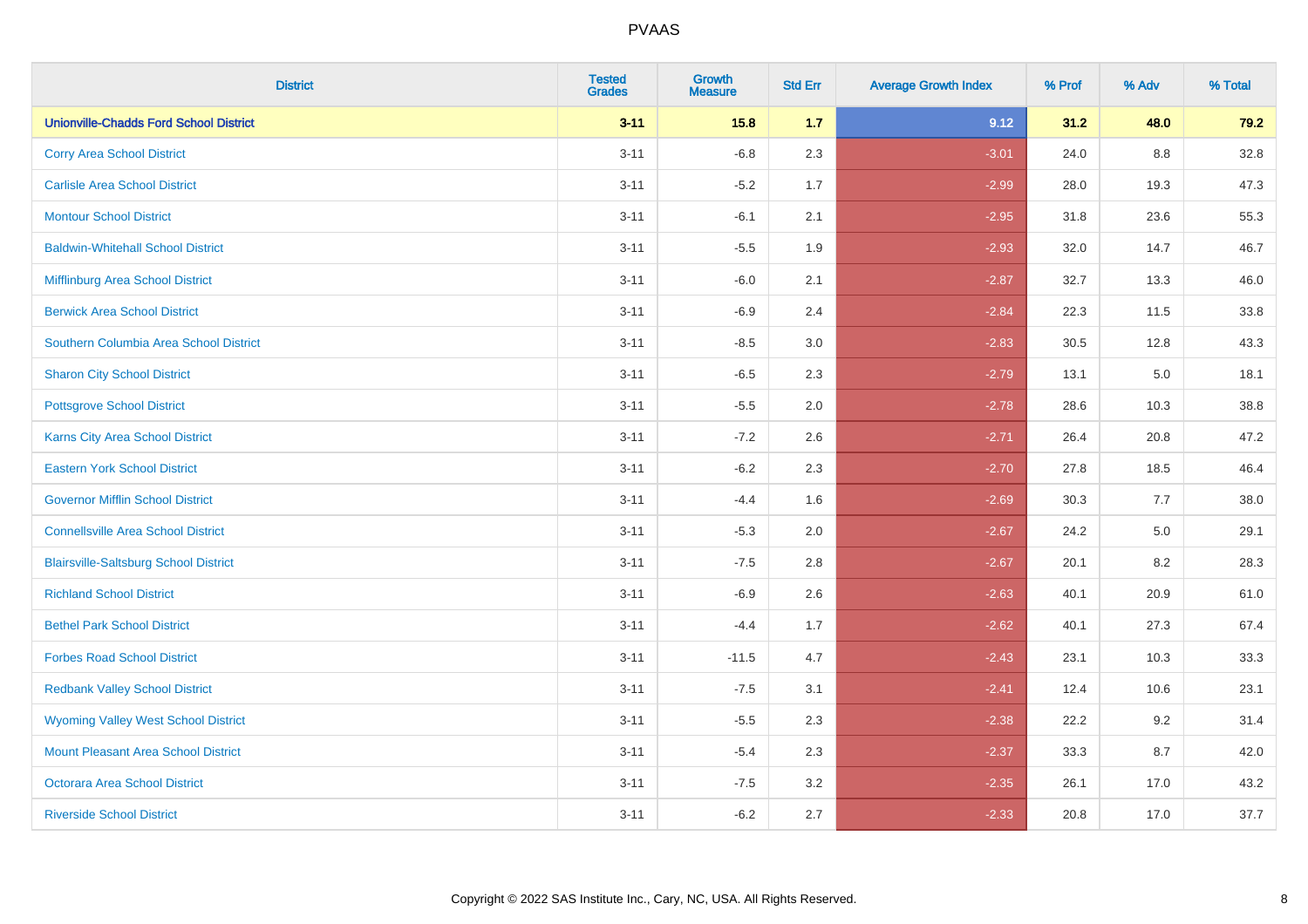| <b>District</b>                                | <b>Tested</b><br><b>Grades</b> | <b>Growth</b><br><b>Measure</b> | <b>Std Err</b> | <b>Average Growth Index</b> | % Prof | % Adv   | % Total |
|------------------------------------------------|--------------------------------|---------------------------------|----------------|-----------------------------|--------|---------|---------|
| <b>Unionville-Chadds Ford School District</b>  | $3 - 11$                       | 15.8                            | 1.7            | 9.12                        | 31.2   | 48.0    | 79.2    |
| <b>Jamestown Area School District</b>          | $3 - 11$                       | $-9.5$                          | 4.1            | $-2.33$                     | 41.5   | 4.9     | 46.3    |
| <b>Commodore Perry School District</b>         | $3 - 11$                       | $-10.4$                         | 4.5            | $-2.30$                     | 29.4   | 5.9     | 35.3    |
| <b>Susquenita School District</b>              | $3 - 11$                       | $-5.9$                          | 2.6            | $-2.28$                     | 30.6   | 13.9    | 44.4    |
| <b>Owen J Roberts School District</b>          | $3 - 11$                       | $-3.5$                          | 1.5            | $-2.27$                     | 36.8   | 24.4    | 61.2    |
| <b>Elizabeth Forward School District</b>       | $3 - 11$                       | $-5.5$                          | 2.5            | $-2.25$                     | 32.2   | 12.8    | 45.0    |
| <b>Western Beaver County School District</b>   | $3 - 11$                       | $-9.3$                          | 4.2            | $-2.20$                     | 45.1   | 3.9     | 49.0    |
| North Schuylkill School District               | $3 - 11$                       | $-4.7$                          | 2.2            | $-2.16$                     | 20.2   | 11.7    | 31.9    |
| <b>Elk Lake School District</b>                | $3 - 11$                       | $-6.1$                          | 2.9            | $-2.12$                     | 26.3   | 11.6    | 37.9    |
| <b>East Allegheny School District</b>          | $3 - 11$                       | $-6.4$                          | 3.0            | $-2.11$                     | 21.0   | 7.4     | 28.4    |
| <b>West Greene School District</b>             | $3 - 11$                       | $-8.1$                          | 3.9            | $-2.08$                     | 31.0   | 11.9    | 42.9    |
| <b>Wellsboro Area School District</b>          | $3 - 11$                       | $-6.3$                          | 3.0            | $-2.08$                     | 24.4   | 13.4    | 37.8    |
| <b>Boyertown Area School District</b>          | $3 - 11$                       | $-2.9$                          | 1.4            | $-2.06$                     | 30.8   | 22.6    | 53.4    |
| <b>Freedom Area School District</b>            | $3 - 11$                       | $-6.3$                          | 3.1            | $-2.04$                     | 22.9   | 8.4     | 31.3    |
| <b>Riverside Beaver County School District</b> | $3 - 11$                       | $-5.5$                          | 2.7            | $-2.03$                     | 35.8   | 23.2    | 59.0    |
| <b>Kiski Area School District</b>              | $3 - 11$                       | $-4.0$                          | 2.0            | $-1.99$                     | 23.1   | 18.2    | 41.3    |
| <b>Titusville Area School District</b>         | $3 - 11$                       | $-5.0$                          | 2.5            | $-1.98$                     | 26.5   | $6.8\,$ | 33.3    |
| Lehigh Valley Academy Regional Charter School  | $3 - 11$                       | $-5.9$                          | 3.0            | $-1.98$                     | 20.0   | 7.7     | 27.7    |
| <b>North East School District</b>              | $3 - 11$                       | $-5.3$                          | 2.7            | $-1.97$                     | 31.7   | 24.8    | 56.4    |
| Schuylkill Haven Area School District          | $3 - 11$                       | $-5.3$                          | 2.7            | $-1.96$                     | 22.2   | 11.6    | 33.8    |
| Southern Lehigh School District                | $3 - 11$                       | $-4.1$                          | 2.1            | $-1.94$                     | 39.3   | 28.0    | 67.2    |
| Millersburg Area School District               | $3 - 11$                       | $-6.6$                          | 3.4            | $-1.92$                     | 24.1   | 10.3    | 34.5    |
| Jenkintown School District                     | $3 - 11$                       | $-7.9$                          | 4.1            | $-1.92$                     | 34.1   | 27.3    | 61.4    |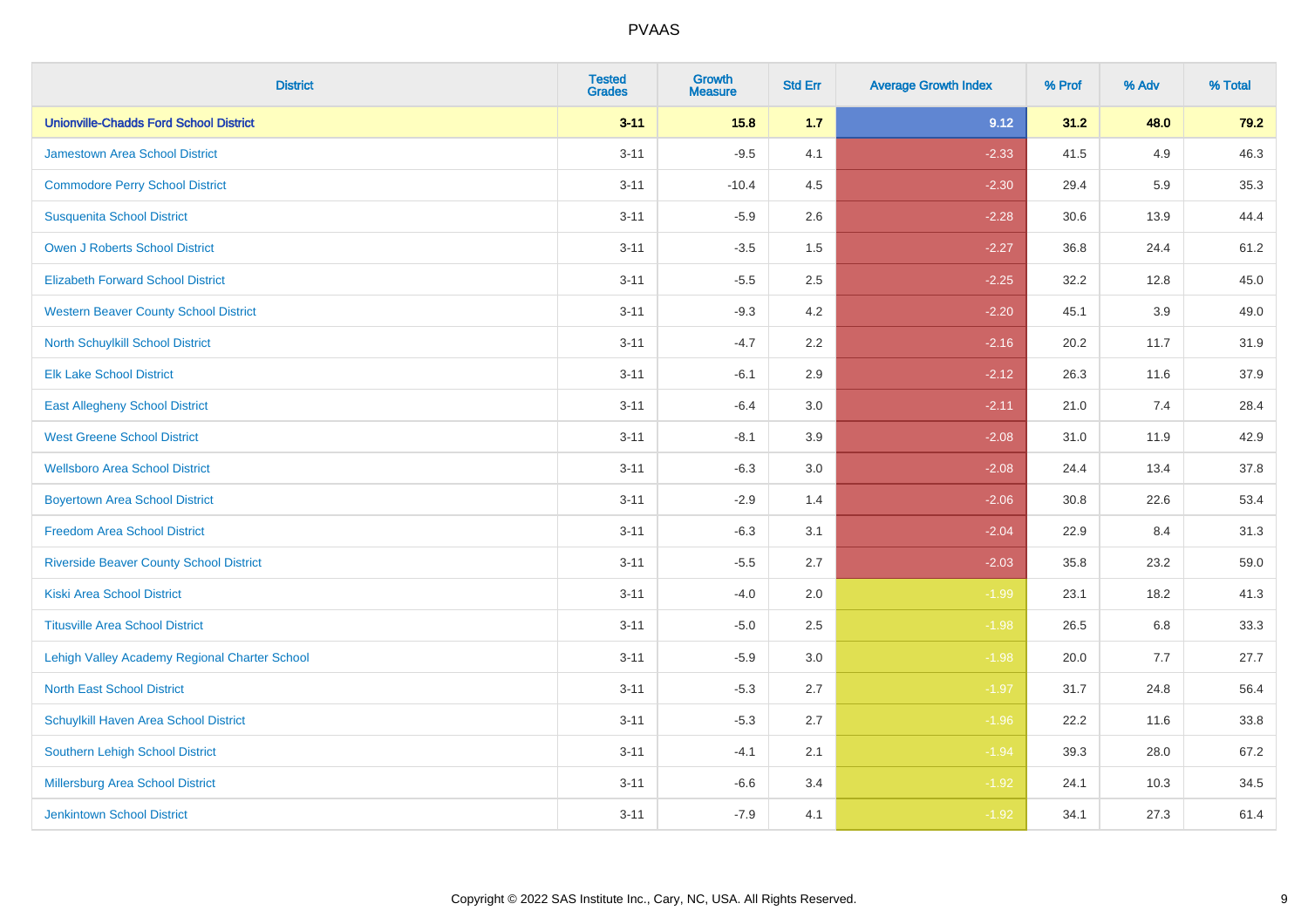| <b>District</b>                               | <b>Tested</b><br><b>Grades</b> | <b>Growth</b><br><b>Measure</b> | <b>Std Err</b> | <b>Average Growth Index</b> | % Prof | % Adv | % Total |
|-----------------------------------------------|--------------------------------|---------------------------------|----------------|-----------------------------|--------|-------|---------|
| <b>Unionville-Chadds Ford School District</b> | $3 - 11$                       | 15.8                            | 1.7            | 9.12                        | 31.2   | 48.0  | 79.2    |
| Penn Cambria School District                  | $3 - 11$                       | $-4.5$                          | 2.4            | $-1.86$                     | 27.3   | 15.8  | 43.2    |
| <b>Montgomery Area School District</b>        | $3 - 11$                       | $-5.8$                          | 3.2            | $-1.83$                     | 25.0   | 11.5  | 36.5    |
| <b>West Chester Area School District</b>      | $3 - 11$                       | $-2.1$                          | 1.2            | $-1.83$                     | 36.4   | 23.2  | 59.6    |
| <b>Pleasant Valley School District</b>        | $3 - 11$                       | $-3.3$                          | 1.8            | $-1.80$                     | 28.5   | 10.4  | 39.0    |
| New Kensington-Arnold School District         | $3 - 11$                       | $-5.8$                          | 3.2            | $-1.80$                     | 10.8   | 1.2   | 12.0    |
| Renaissance Academy Charter School            | $3 - 11$                       | $-5.6$                          | 3.1            | $-1.79$                     | 28.4   | 18.5  | 46.9    |
| <b>Oxford Area School District</b>            | $3 - 11$                       | $-3.1$                          | 1.8            | $-1.77$                     | 27.5   | 14.5  | 42.0    |
| Southern Huntingdon County School District    | $3 - 11$                       | $-5.9$                          | 3.4            | $-1.76$                     | 32.8   | 4.9   | 37.7    |
| <b>Union Area School District</b>             | $3 - 11$                       | $-6.5$                          | 3.8            | $-1.70$                     | 30.6   | 12.2  | 42.9    |
| Hatboro-Horsham School District               | $3 - 11$                       | $-2.7$                          | 1.6            | $-1.65$                     | 27.9   | 17.9  | 45.8    |
| <b>Steelton-Highspire School District</b>     | $3 - 11$                       | $-5.3$                          | 3.2            | $-1.65$                     | 13.9   | 0.0   | 13.9    |
| <b>Hollidaysburg Area School District</b>     | $3 - 11$                       | $-2.7$                          | 1.6            | $-1.64$                     | 32.6   | 15.2  | 47.8    |
| <b>Laurel Highlands School District</b>       | $3 - 11$                       | $-3.8$                          | 2.3            | $-1.63$                     | 20.9   | 14.6  | 35.4    |
| Insight PA Cyber Charter School               | $3 - 11$                       | $-9.4$                          | 5.8            | $-1.62$                     | 25.6   | 4.6   | 30.2    |
| <b>Slippery Rock Area School District</b>     | $3 - 11$                       | $-3.8$                          | 2.5            | $-1.56$                     | 30.8   | 21.9  | 52.7    |
| <b>Charleroi School District</b>              | $3 - 11$                       | $-4.3$                          | 2.7            | $-1.55$                     | 22.2   | 15.9  | 38.1    |
| <b>Ridgway Area School District</b>           | $3 - 11$                       | $-6.1$                          | 4.0            | $-1.53$                     | 42.2   | 15.6  | 57.8    |
| <b>Nazareth Area School District</b>          | $3 - 11$                       | $-2.5$                          | 1.7            | $-1.53$                     | 29.2   | 24.6  | 53.8    |
| <b>Crestwood School District</b>              | $3 - 11$                       | $-3.4$                          | 2.2            | $-1.52$                     | 33.1   | 21.7  | 54.9    |
| <b>Towanda Area School District</b>           | $3 - 11$                       | $-4.0$                          | 2.6            | $-1.52$                     | 24.8   | 9.9   | 34.8    |
| <b>Greater Johnstown School District</b>      | $3 - 11$                       | $-3.5$                          | 2.4            | $-1.45$                     | 10.3   | 1.3   | 11.5    |
| Salisbury-Elk Lick School District            | $3 - 11$                       | $-8.4$                          | 5.8            | $-1.45$                     | 33.3   | 5.6   | 38.9    |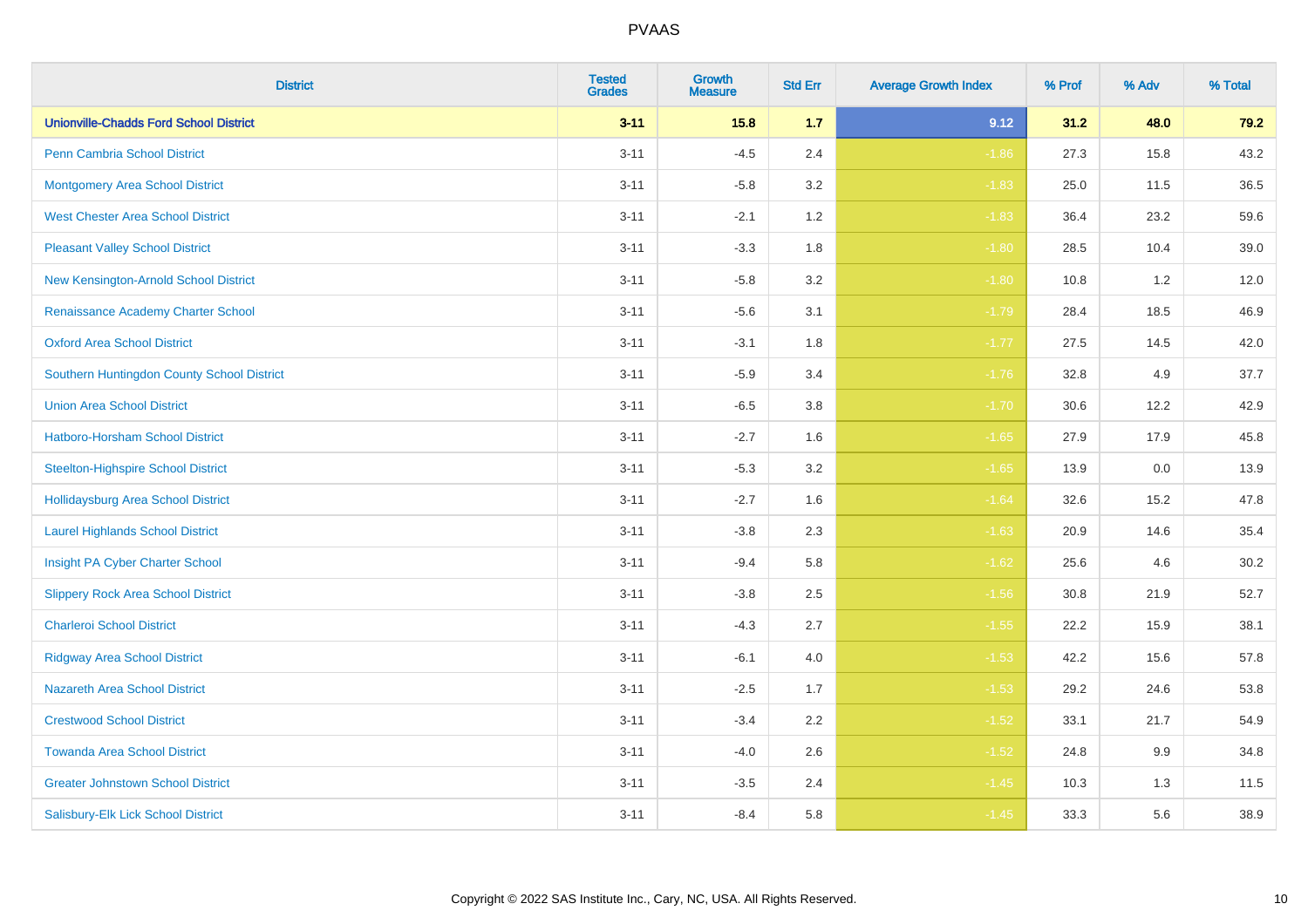| <b>District</b>                               | <b>Tested</b><br><b>Grades</b> | <b>Growth</b><br><b>Measure</b> | <b>Std Err</b> | <b>Average Growth Index</b> | % Prof | % Adv   | % Total |
|-----------------------------------------------|--------------------------------|---------------------------------|----------------|-----------------------------|--------|---------|---------|
| <b>Unionville-Chadds Ford School District</b> | $3 - 11$                       | 15.8                            | 1.7            | 9.12                        | 31.2   | 48.0    | 79.2    |
| Rochester Area School District                | $3 - 11$                       | $-5.7$                          | 3.9            | $-1.45$                     | 14.9   | 2.1     | 17.0    |
| <b>Middletown Area School District</b>        | $3 - 11$                       | $-3.4$                          | 2.4            | $-1.44$                     | 34.3   | 15.2    | 49.4    |
| <b>Weatherly Area School District</b>         | $3 - 11$                       | $-5.8$                          | 4.0            | $-1.44$                     | 32.1   | 8.9     | 41.1    |
| <b>Franklin Area School District</b>          | $3 - 11$                       | $-3.7$                          | 2.6            | $-1.43$                     | 30.5   | 5.9     | 36.4    |
| <b>Chester-Upland School District</b>         | $3 - 11$                       | $-3.6$                          | 2.6            | $-1.38$                     | 1.6    | 0.0     | 1.6     |
| <b>Dubois Area School District</b>            | $3 - 11$                       | $-2.8$                          | 2.0            | $-1.37$                     | 35.5   | 19.0    | 54.6    |
| <b>Southern Fulton School District</b>        | $3 - 11$                       | $-5.1$                          | 4.0            | $-1.29$                     | 21.7   | 13.0    | 34.8    |
| <b>Shenandoah Valley School District</b>      | $3 - 11$                       | $-4.5$                          | 3.5            | $-1.29$                     | 14.3   | 0.0     | 14.3    |
| <b>Springfield Township School District</b>   | $3 - 11$                       | $-3.9$                          | 3.1            | $-1.27$                     | 37.2   | 30.8    | 68.1    |
| <b>Propel Charter School-Homestead</b>        | $3 - 11$                       | $-5.0$                          | 3.9            | $-1.27$                     | 7.3    | 0.0     | 7.3     |
| <b>Cornell School District</b>                | $3 - 11$                       | $-5.5$                          | 4.6            | $-1.20$                     | 11.3   | 3.2     | 14.5    |
| <b>Susquehanna Community School District</b>  | $3 - 11$                       | $-4.5$                          | $3.8\,$        | $-1.19$                     | 31.9   | $8.8\,$ | 40.7    |
| <b>Shaler Area School District</b>            | $3 - 11$                       | $-2.1$                          | 1.8            | $-1.18$                     | 32.0   | 13.0    | 45.0    |
| Northwestern Lehigh School District           | $3 - 11$                       | $-2.4$                          | 2.1            | $-1.14$                     | 41.7   | 17.9    | 59.5    |
| <b>Shamokin Area School District</b>          | $3 - 11$                       | $-2.6$                          | 2.5            | $-1.06$                     | 19.6   | $9.8\,$ | 29.3    |
| <b>Sugar Valley Rural Charter School</b>      | $3 - 11$                       | $-3.6$                          | 3.7            | $-0.98$                     | 10.3   | 0.0     | 10.3    |
| <b>Uniontown Area School District</b>         | $3 - 11$                       | $-2.8$                          | 3.1            | $-0.91$                     | 31.7   | 7.3     | 39.0    |
| <b>Minersville Area School District</b>       | $3 - 11$                       | $-2.9$                          | 3.4            | $-0.86$                     | 27.4   | 9.7     | 37.1    |
| <b>Northgate School District</b>              | $3 - 11$                       | $-3.0$                          | 3.4            | $-0.85$                     | 35.6   | 6.8     | 42.4    |
| <b>Albert Gallatin Area School District</b>   | $3 - 11$                       | $-1.7$                          | 2.3            | $-0.72$                     | 31.9   | 20.7    | 52.7    |
| <b>Norwin School District</b>                 | $3 - 11$                       | $-1.1$                          | 1.6            | $-0.70$                     | 37.7   | 27.6    | 65.2    |
| Northern Bedford County School District       | $3 - 11$                       | $-2.3$                          | 3.3            | $-0.69$                     | 26.2   | 16.9    | 43.1    |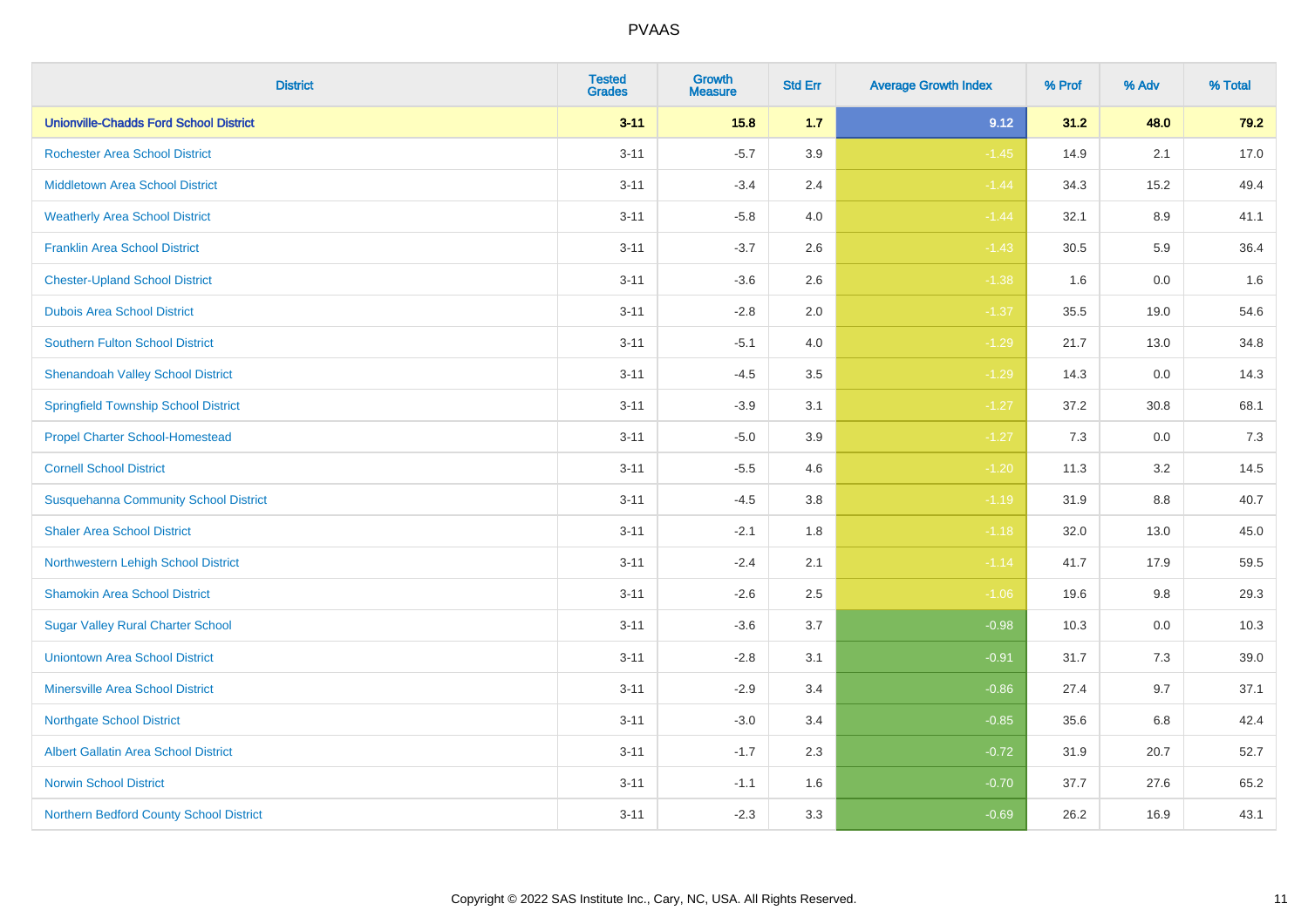| <b>District</b>                               | <b>Tested</b><br><b>Grades</b> | <b>Growth</b><br><b>Measure</b> | <b>Std Err</b> | <b>Average Growth Index</b> | % Prof | % Adv   | % Total |
|-----------------------------------------------|--------------------------------|---------------------------------|----------------|-----------------------------|--------|---------|---------|
| <b>Unionville-Chadds Ford School District</b> | $3 - 11$                       | 15.8                            | 1.7            | 9.12                        | 31.2   | 48.0    | 79.2    |
| <b>New Brighton Area School District</b>      | $3 - 11$                       | $-2.1$                          | 3.2            | $-0.65$                     | 31.5   | 11.1    | 42.6    |
| Propel Charter School - Braddock Hills        | $3 - 11$                       | $-2.1$                          | 3.3            | $-0.63$                     | 4.8    | 3.2     | 8.1     |
| <b>Lebanon School District</b>                | $3 - 11$                       | $-1.2$                          | 1.9            | $-0.63$                     | 15.2   | 6.4     | 21.6    |
| <b>Carlynton School District</b>              | $3 - 11$                       | $-2.0$                          | 3.2            | $-0.62$                     | 27.9   | 5.2     | 33.1    |
| <b>Exeter Township School District</b>        | $3 - 11$                       | $-1.0$                          | 1.7            | $-0.58$                     | 27.2   | 15.6    | 42.8    |
| <b>South Eastern School District</b>          | $3 - 11$                       | $-1.0$                          | 1.8            | $-0.55$                     | 36.4   | 17.1    | 53.5    |
| <b>Highlands School District</b>              | $3 - 11$                       | $-1.3$                          | 2.3            | $-0.55$                     | 32.6   | 10.5    | 43.0    |
| <b>Lakeview School District</b>               | $3 - 11$                       | $-1.9$                          | 3.5            | $-0.53$                     | 41.5   | 12.3    | 53.8    |
| York Academy Regional Charter School          | $3 - 11$                       | $-2.3$                          | 4.4            | $-0.52$                     | 23.5   | $2.0\,$ | 25.5    |
| <b>Allegheny Valley School District</b>       | $3 - 11$                       | $-1.9$                          | 3.9            | $-0.48$                     | 31.8   | 11.4    | 43.2    |
| <b>Schuylkill Valley School District</b>      | $3 - 11$                       | $-1.0$                          | 2.2            | $-0.47$                     | 29.8   | 20.2    | 50.0    |
| <b>Chichester School District</b>             | $3 - 11$                       | $-1.8$                          | 4.2            | $-0.44$                     | 40.0   | 14.0    | 54.0    |
| <b>Farrell Area School District</b>           | $3 - 11$                       | $-1.9$                          | 4.2            | $-0.44$                     | 9.3    | 11.6    | 20.9    |
| <b>Burrell School District</b>                | $3 - 11$                       | $-1.5$                          | 3.3            | $-0.44$                     | 27.8   | 17.7    | 45.6    |
| <b>Forest Area School District</b>            | $3 - 11$                       | $-1.8$                          | 4.7            | $-0.37$                     | 18.9   | 15.1    | 34.0    |
| <b>Westmont Hilltop School District</b>       | $3 - 11$                       | $-1.0$                          | 2.8            | $-0.36$                     | 33.3   | 14.7    | 48.0    |
| <b>Pine Grove Area School District</b>        | $3 - 11$                       | $-1.1$                          | 3.0            | $-0.36$                     | 29.5   | 14.3    | 43.8    |
| <b>Everett Area School District</b>           | $3 - 11$                       | $-1.1$                          | 3.1            | $-0.34$                     | 34.2   | 13.2    | 47.4    |
| <b>Palmerton Area School District</b>         | $3 - 11$                       | $-0.9$                          | 2.7            | $-0.34$                     | 34.3   | 14.3    | 48.6    |
| <b>Clairton City School District</b>          | $3 - 11$                       | $-1.6$                          | 5.0            | $-0.32$                     | 3.8    | 0.5     | 4.4     |
| South Allegheny School District               | $3 - 11$                       | $-0.9$                          | 3.1            | $-0.30$                     | 23.8   | 2.5     | 26.2    |
| Northern Lebanon School District              | $3 - 11$                       | $-0.7$                          | 2.3            | $-0.29$                     | 18.8   | 6.8     | 25.6    |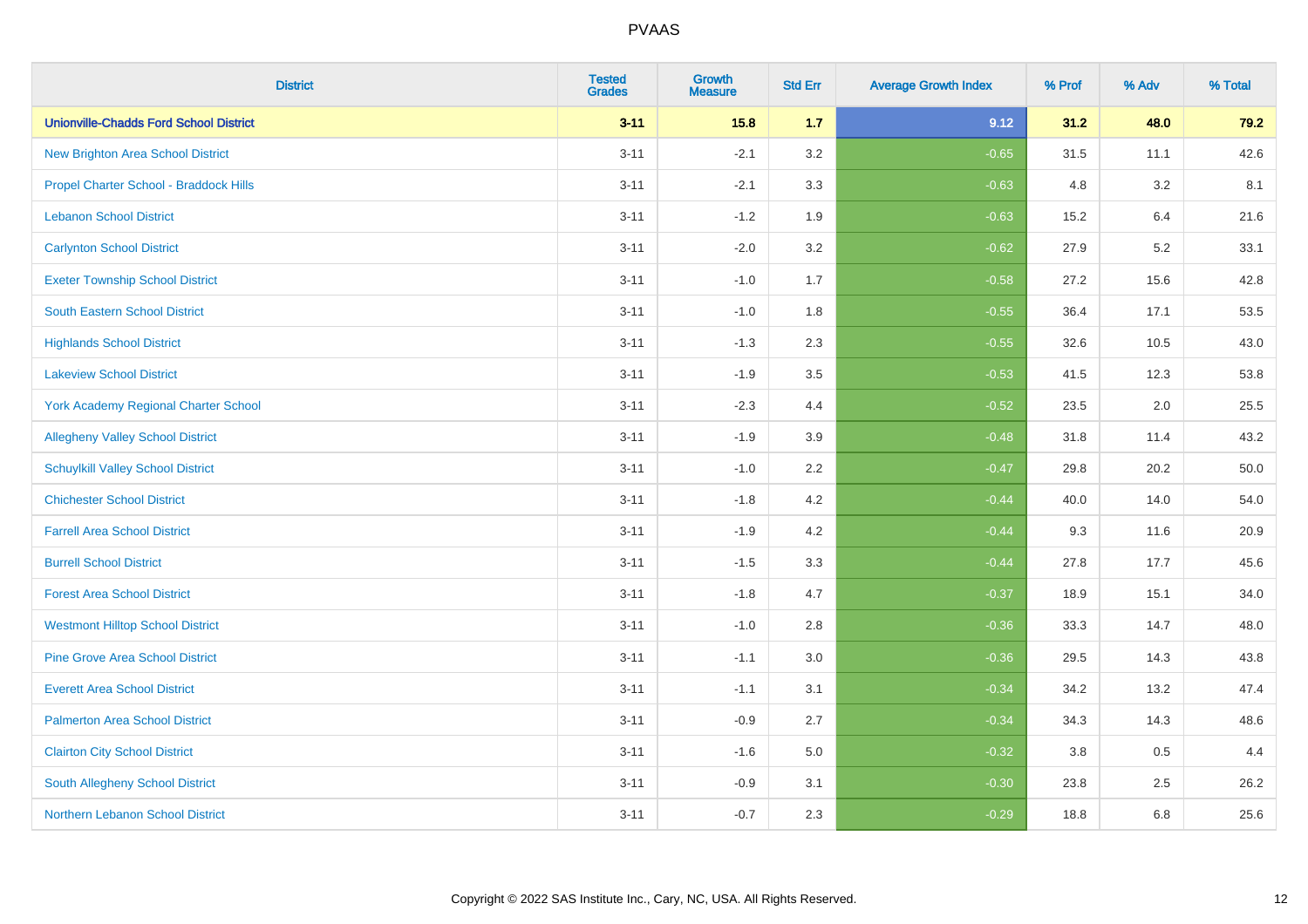| <b>District</b>                                  | <b>Tested</b><br><b>Grades</b> | <b>Growth</b><br><b>Measure</b> | <b>Std Err</b> | <b>Average Growth Index</b> | % Prof | % Adv | % Total  |
|--------------------------------------------------|--------------------------------|---------------------------------|----------------|-----------------------------|--------|-------|----------|
| <b>Unionville-Chadds Ford School District</b>    | $3 - 11$                       | 15.8                            | 1.7            | 9.12                        | 31.2   | 48.0  | 79.2     |
| <b>Blacklick Valley School District</b>          | $3 - 11$                       | $-0.9$                          | 3.9            | $-0.23$                     | 7.7    | 7.7   | 15.4     |
| <b>Claysburg-Kimmel School District</b>          | $3 - 11$                       | $-1.2$                          | 5.2            | $-0.22$                     | 5.0    | 0.0   | $5.0\,$  |
| Jeannette City School District                   | $3 - 11$                       | $-0.7$                          | 3.4            | $-0.20$                     | 26.8   | 4.1   | 30.9     |
| South Side Area School District                  | $3 - 11$                       | $-0.6$                          | 3.1            | $-0.19$                     | 24.0   | 28.0  | 52.0     |
| <b>Central Greene School District</b>            | $3 - 11$                       | $-0.4$                          | 2.5            | $-0.15$                     | 27.8   | 14.8  | 42.6     |
| <b>Greencastle-Antrim School District</b>        | $3 - 11$                       | $-0.3$                          | 2.0            | $-0.14$                     | 30.9   | 22.2  | 53.1     |
| <b>Otto-Eldred School District</b>               | $3 - 11$                       | $-0.5$                          | 3.5            | $-0.13$                     | 35.8   | 10.5  | 46.3     |
| <b>Fairfield Area School District</b>            | $3 - 11$                       | $-0.5$                          | 3.6            | $-0.13$                     | 43.9   | 6.1   | 50.0     |
| <b>Wilson Area School District</b>               | $3 - 11$                       | $-0.3$                          | 2.4            | $-0.12$                     | 35.4   | 14.6  | $50.0\,$ |
| <b>Harrisburg City School District</b>           | $3 - 11$                       | $-0.2$                          | 2.0            | $-0.11$                     | 6.0    | 2.0   | 8.0      |
| <b>Brockway Area School District</b>             | $3 - 11$                       | $-0.4$                          | 3.5            | $-0.11$                     | 41.2   | 13.8  | 55.0     |
| Northern Cambria School District                 | $3 - 11$                       | $-0.3$                          | 3.4            | $-0.09$                     | 26.5   | $1.2$ | 27.7     |
| <b>Warren County School District</b>             | $3 - 11$                       | $-0.1$                          | 1.6            | $-0.06$                     | 26.7   | 9.7   | 36.4     |
| Southern Tioga School District                   | $3 - 11$                       | $-0.1$                          | 2.8            | $-0.03$                     | 26.3   | 10.3  | 36.6     |
| <b>Penn Hills School District</b>                | $3 - 11$                       | 0.0                             | 2.4            | 0.02                        | 18.4   | 7.1   | 25.6     |
| Community Academy Of Philadelphia Charter School | $3 - 11$                       | 0.1                             | 2.6            | 0.06                        | 9.7    | 2.6   | 12.4     |
| <b>Tidioute Community Charter School</b>         | $3 - 11$                       | 0.8                             | 4.4            | 0.19                        | 18.1   | 6.9   | 25.0     |
| <b>Hamburg Area School District</b>              | $3 - 11$                       | 0.6                             | 2.4            | 0.25                        | 28.0   | 15.5  | 43.6     |
| <b>Shippensburg Area School District</b>         | $3 - 11$                       | 0.5                             | 1.8            | 0.26                        | 23.5   | 22.8  | 46.3     |
| <b>Jersey Shore Area School District</b>         | $3 - 11$                       | 0.7                             | 2.5            | 0.27                        | 39.3   | 13.6  | 52.9     |
| <b>New Foundations Charter School</b>            | $3 - 11$                       | 0.6                             | 2.2            | 0.29                        | 22.4   | 4.0   | 26.4     |
| <b>Hopewell Area School District</b>             | $3 - 11$                       | 0.8                             | 2.6            | 0.31                        | 34.5   | 12.4  | 46.9     |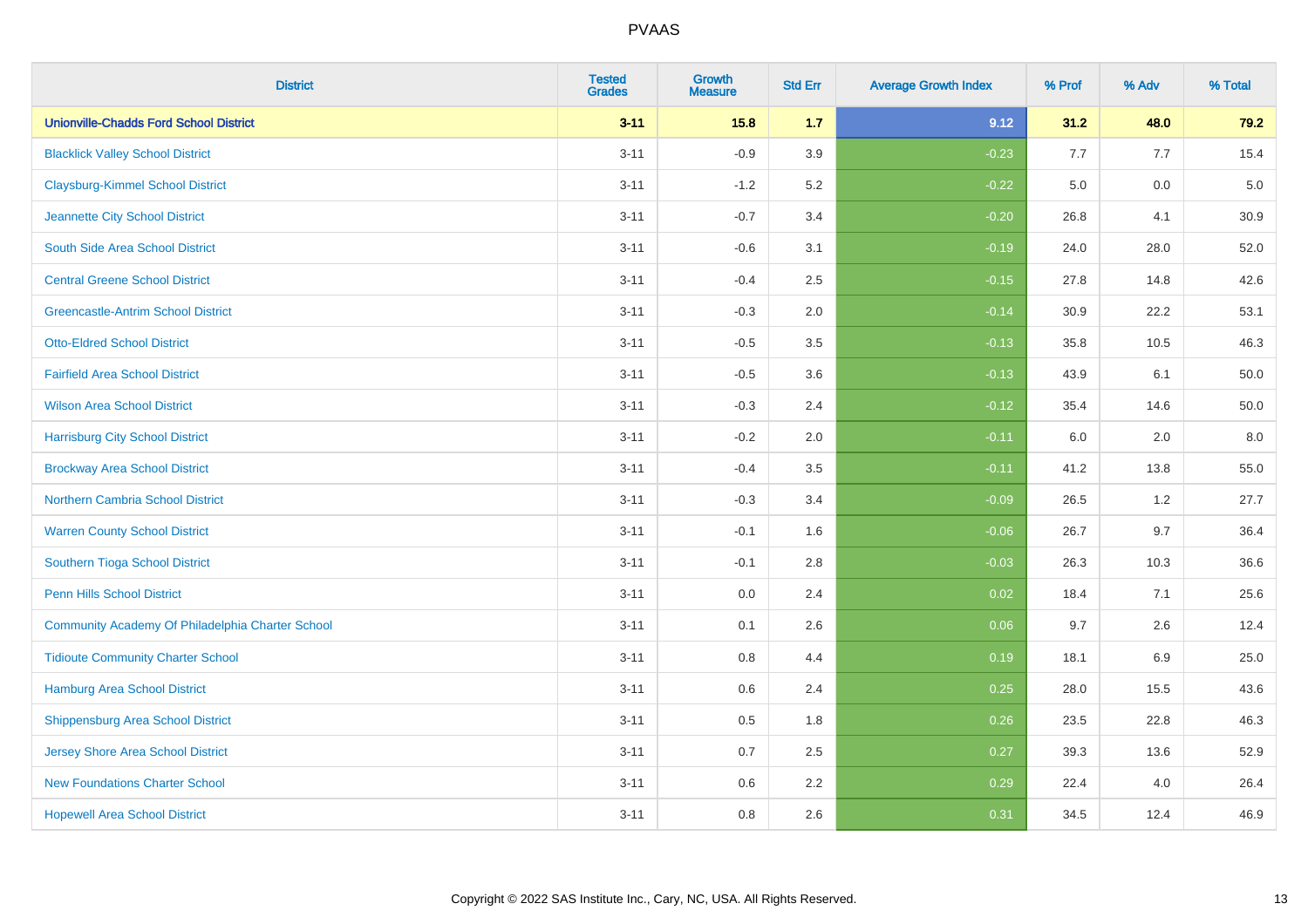| <b>District</b>                                | <b>Tested</b><br><b>Grades</b> | Growth<br><b>Measure</b> | <b>Std Err</b> | <b>Average Growth Index</b> | % Prof | % Adv | % Total |
|------------------------------------------------|--------------------------------|--------------------------|----------------|-----------------------------|--------|-------|---------|
| <b>Unionville-Chadds Ford School District</b>  | $3 - 11$                       | 15.8                     | 1.7            | 9.12                        | 31.2   | 48.0  | 79.2    |
| <b>North Star School District</b>              | $3 - 11$                       | 1.1                      | 3.3            | 0.34                        | 26.2   | 20.0  | 46.2    |
| <b>Wattsburg Area School District</b>          | $3 - 11$                       | 1.0                      | 2.7            | 0.36                        | 20.4   | 12.4  | 32.7    |
| <b>Upper Adams School District</b>             | $3 - 11$                       | 0.9                      | 2.5            | 0.37                        | 33.0   | 17.0  | 50.0    |
| Pennsylvania Cyber Charter School              | $3 - 11$                       | 0.6                      | 1.5            | 0.37                        | 20.8   | 8.1   | 28.9    |
| <b>Reach Cyber Charter School</b>              | $3 - 11$                       | 1.4                      | 3.6            | 0.40                        | 32.9   | 15.2  | 48.1    |
| <b>Austin Area School District</b>             | $3 - 11$                       | 2.6                      | 6.0            | 0.43                        | 25.0   | 18.8  | 43.8    |
| <b>Brentwood Borough School District</b>       | $3 - 11$                       | 1.3                      | 3.0            | 0.44                        | 20.2   | 16.0  | 36.2    |
| Juniata Valley School District                 | $3 - 11$                       | 1.6                      | 3.2            | 0.51                        | 23.1   | 9.4   | 32.5    |
| Shenango Area School District                  | $3 - 11$                       | 1.7                      | 3.2            | 0.52                        | 41.4   | 13.8  | 55.3    |
| <b>Seneca Valley School District</b>           | $3 - 11$                       | $0.8\,$                  | 1.4            | 0.54                        | 40.6   | 25.2  | 65.8    |
| <b>Oley Valley School District</b>             | $3 - 11$                       | 1.4                      | 2.4            | 0.56                        | 37.4   | 23.9  | 61.4    |
| <b>Upper Moreland Township School District</b> | $3 - 11$                       | 1.1                      | 2.0            | 0.56                        | 24.8   | 26.6  | 51.3    |
| <b>Bensalem Township School District</b>       | $3 - 11$                       | 1.0                      | 1.6            | 0.63                        | 24.3   | 10.7  | 34.9    |
| <b>Springfield School District</b>             | $3 - 11$                       | 1.2                      | 1.7            | 0.69                        | 31.8   | 25.2  | 56.9    |
| <b>Williams Valley School District</b>         | $3 - 11$                       | 2.6                      | 3.7            | 0.69                        | 17.0   | 5.1   | 22.0    |
| <b>Mercer Area School District</b>             | $3 - 11$                       | 2.2                      | 3.1            | 0.70                        | 24.4   | 11.8  | 36.2    |
| <b>Forest Hills School District</b>            | $3 - 11$                       | 1.8                      | 2.5            | 0.71                        | 28.8   | 10.3  | 39.1    |
| <b>Tunkhannock Area School District</b>        | $3 - 11$                       | 1.4                      | 2.0            | 0.71                        | 29.8   | 18.1  | 47.9    |
| <b>School Lane Charter School</b>              | $3 - 11$                       | 2.6                      | 3.6            | 0.72                        | 23.1   | 18.7  | 41.8    |
| <b>Lewisburg Area School District</b>          | $3 - 11$                       | 1.7                      | 2.4            | 0.72                        | 35.9   | 35.9  | 71.8    |
| <b>Penn-Delco School District</b>              | $3 - 11$                       | 1.3                      | 1.8            | 0.75                        | 26.5   | 12.6  | 39.1    |
| <b>Moon Area School District</b>               | $3 - 11$                       | 1.5                      | 1.8            | 0.86                        | 34.5   | 25.5  | 60.0    |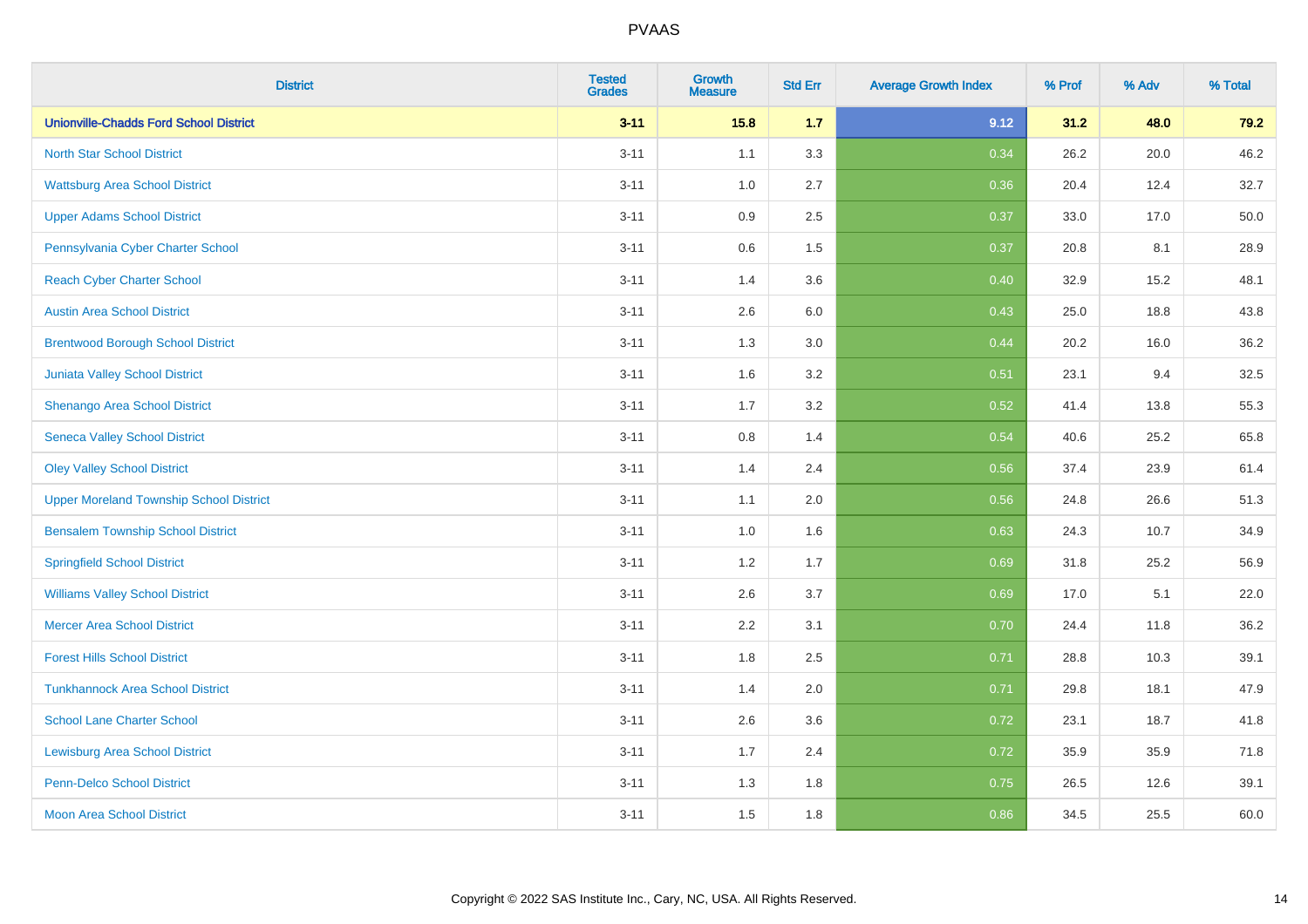| <b>District</b>                               | <b>Tested</b><br><b>Grades</b> | <b>Growth</b><br><b>Measure</b> | <b>Std Err</b> | <b>Average Growth Index</b> | % Prof | % Adv | % Total |
|-----------------------------------------------|--------------------------------|---------------------------------|----------------|-----------------------------|--------|-------|---------|
| <b>Unionville-Chadds Ford School District</b> | $3 - 11$                       | 15.8                            | 1.7            | 9.12                        | 31.2   | 48.0  | 79.2    |
| <b>Blackhawk School District</b>              | $3 - 11$                       | 2.0                             | 2.3            | 0.87                        | 34.6   | 20.7  | 55.3    |
| Aspira Bilingual Cyber Charter School         | $3 - 11$                       | 5.1                             | 5.8            | 0.87                        | 4.8    | 0.0   | 4.8     |
| Hope For Hyndman Charter School               | $3 - 11$                       | 5.1                             | 5.8            | 0.88                        | 14.3   | 7.1   | 21.4    |
| <b>Clarion Area School District</b>           | $3 - 11$                       | 3.2                             | 3.7            | 0.88                        | 31.7   | 13.3  | 45.0    |
| West Jefferson Hills School District          | $3 - 11$                       | 1.9                             | 1.9            | 0.99                        | 34.8   | 27.3  | 62.1    |
| <b>Galeton Area School District</b>           | $3 - 11$                       | 5.4                             | 5.4            | $1.01$                      | 33.3   | 22.2  | 55.6    |
| <b>Sharpsville Area School District</b>       | $3 - 11$                       | 3.8                             | 3.7            | 1.04                        | 41.1   | 23.2  | 64.3    |
| <b>Bermudian Springs School District</b>      | $3 - 11$                       | 2.5                             | 2.4            | 1.05                        | 31.8   | 23.5  | 55.3    |
| <b>Haverford Township School District</b>     | $3 - 11$                       | 1.4                             | 1.4            | 1.05                        | 36.7   | 26.3  | 63.0    |
| <b>Athens Area School District</b>            | $3 - 11$                       | 2.6                             | 2.3            | 1.11                        | 34.9   | 12.3  | 47.3    |
| Esperanza Cyber Charter School                | $3 - 11$                       | 7.1                             | 6.1            | 1.15                        | 8.8    | 2.9   | 11.8    |
| <b>Solanco School District</b>                | $3 - 11$                       | 2.2                             | 1.8            | 1.18                        | 27.2   | 15.0  | 42.3    |
| Johnsonburg Area School District              | $3 - 11$                       | 5.0                             | 3.9            | 1.27                        | 35.5   | 11.8  | 47.4    |
| Pennsylvania Virtual Charter School           | $3 - 11$                       | 4.4                             | 3.4            | 1.31                        | 29.8   | 21.2  | 51.0    |
| <b>Ringgold School District</b>               | $3 - 11$                       | 2.9                             | 2.2            | 1.32                        | 23.8   | 13.3  | 37.1    |
| <b>Keystone School District</b>               | $3 - 11$                       | 7.8                             | 5.7            | 1.37                        | 35.0   | 45.0  | 80.0    |
| Philipsburg-Osceola Area School District      | $3 - 11$                       | 4.1                             | 3.0            | 1.37                        | 22.5   | 16.2  | 38.8    |
| <b>Western Wayne School District</b>          | $3 - 11$                       | 3.6                             | 2.6            | 1.39                        | 30.8   | 16.2  | 47.0    |
| <b>Midd-West School District</b>              | $3 - 11$                       | 3.6                             | 2.6            | 1.42                        | 28.6   | 25.0  | 53.6    |
| <b>Conestoga Valley School District</b>       | $3 - 11$                       | 2.4                             | 1.7            | 1.43                        | 35.0   | 23.5  | 58.5    |
| <b>Gateway School District</b>                | $3 - 11$                       | 3.1                             | 2.0            | 1.55                        | 35.7   | 18.5  | 54.2    |
| <b>Fort Leboeuf School District</b>           | $3 - 11$                       | 3.5                             | 2.2            | 1.58                        | 32.0   | 16.8  | 48.8    |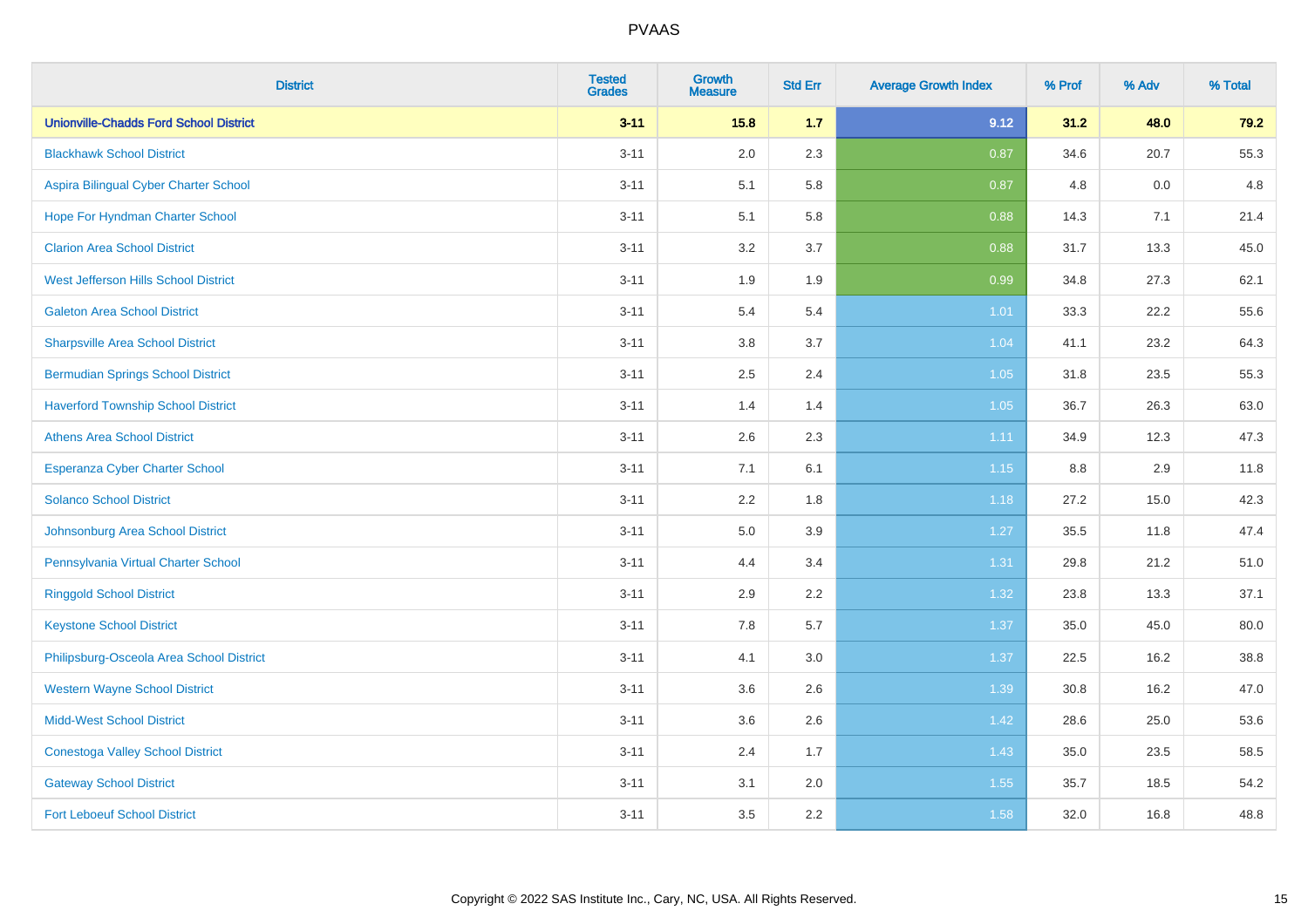| <b>District</b>                                | <b>Tested</b><br><b>Grades</b> | <b>Growth</b><br><b>Measure</b> | <b>Std Err</b> | <b>Average Growth Index</b> | % Prof | % Adv | % Total |
|------------------------------------------------|--------------------------------|---------------------------------|----------------|-----------------------------|--------|-------|---------|
| <b>Unionville-Chadds Ford School District</b>  | $3 - 11$                       | 15.8                            | 1.7            | 9.12                        | 31.2   | 48.0  | 79.2    |
| <b>Salisbury Township School District</b>      | $3 - 11$                       | 5.8                             | 3.6            | 1.62                        | 24.4   | 12.6  | 37.0    |
| <b>Halifax Area School District</b>            | $3 - 11$                       | 5.8                             | 3.5            | 1.64                        | 32.1   | 18.9  | 50.9    |
| <b>Penn-Trafford School District</b>           | $3 - 11$                       | 2.9                             | 1.8            | 1.68                        | 46.3   | 26.2  | 72.5    |
| <b>Port Allegany School District</b>           | $3 - 11$                       | 6.5                             | 3.7            | 1.74                        | 26.4   | 11.3  | 37.7    |
| Mt Lebanon School District                     | $3 - 11$                       | 2.4                             | 1.3            | 1.79                        | 39.3   | 37.4  | 76.8    |
| Leechburg Area School District                 | $3 - 11$                       | 7.0                             | 3.9            | 1.79                        | 37.7   | 4.9   | 42.6    |
| <b>Sayre Area School District</b>              | $3 - 11$                       | 5.8                             | 3.2            | 1.81                        | 30.3   | 21.0  | 51.3    |
| <b>Perkiomen Valley School District</b>        | $3 - 11$                       | 2.7                             | 1.5            | 1.83                        | 35.0   | 25.3  | 60.3    |
| <b>United School District</b>                  | $3 - 11$                       | 6.3                             | 3.3            | 1.89                        | 38.8   | 16.3  | 55.0    |
| Eastern Lebanon County School District         | $3 - 11$                       | 4.0                             | 2.1            | 1.89                        | 23.5   | 11.5  | 35.0    |
| <b>Spring Grove Area School District</b>       | $3 - 11$                       | 3.9                             | 2.0            | 1.90                        | 30.0   | 23.0  | 53.0    |
| South Middleton School District                | $3 - 11$                       | 4.4                             | 2.2            | 1.95                        | 31.1   | 16.4  | 47.5    |
| <b>Keystone Central School District</b>        | $3 - 11$                       | 3.6                             | 1.8            | 2.04                        | 27.1   | 14.6  | 41.8    |
| Northampton Area School District               | $3 - 11$                       | 3.2                             | 1.5            | 2.05                        | 29.8   | 17.9  | 47.7    |
| Northeastern York School District              | $3 - 11$                       | 3.8                             | 1.8            | 2.11                        | 32.7   | 21.0  | 53.7    |
| <b>Muncy School District</b>                   | $3 - 11$                       | 6.9                             | 3.3            | 2.12                        | 37.6   | 18.8  | 56.4    |
| <b>Brookville Area School District</b>         | $3 - 11$                       | 6.8                             | 3.1            | 2.19                        | 46.1   | 14.6  | 60.7    |
| Mastery Charter School - Hardy Williams        | $3 - 11$                       | 6.6                             | 3.0            | 2.21                        | 24.7   | $1.2$ | 25.9    |
| <b>Blue Ridge School District</b>              | $3 - 11$                       | 8.3                             | 3.7            | 2.24                        | 29.6   | 9.3   | 38.9    |
| East Pennsboro Area School District            | $3 - 11$                       | 4.8                             | 2.1            | 2.26                        | 36.8   | 16.9  | 53.7    |
| <b>Brandywine Heights Area School District</b> | $3 - 11$                       | 5.8                             | 2.6            | 2.27                        | 27.7   | 28.6  | 56.2    |
| Huntingdon Area School District                | $3 - 11$                       | 5.8                             | 2.6            | 2.28                        | 27.8   | 17.4  | 45.2    |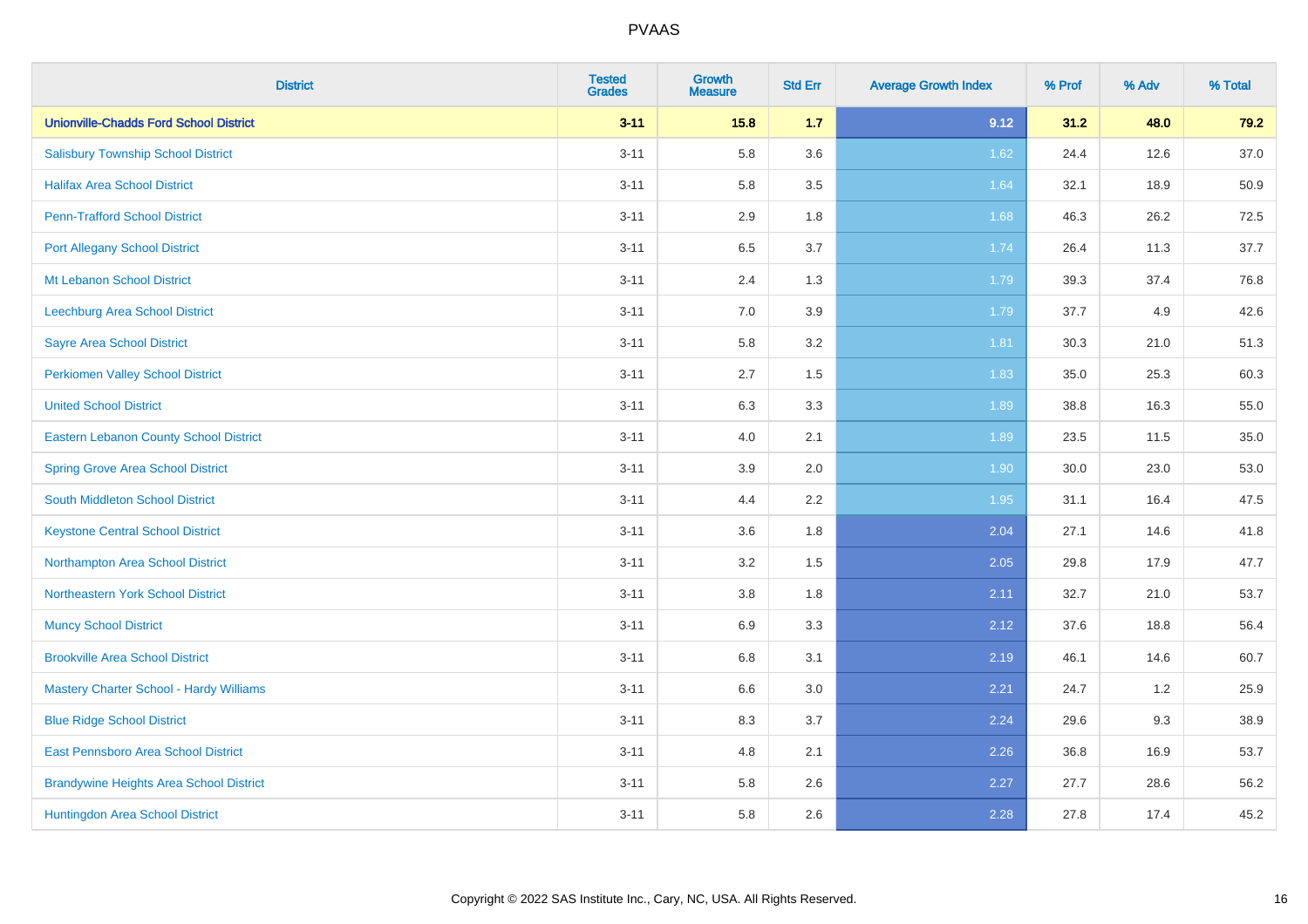| <b>District</b>                               | <b>Tested</b><br><b>Grades</b> | <b>Growth</b><br><b>Measure</b> | <b>Std Err</b> | <b>Average Growth Index</b> | % Prof | % Adv | % Total |
|-----------------------------------------------|--------------------------------|---------------------------------|----------------|-----------------------------|--------|-------|---------|
| <b>Unionville-Chadds Ford School District</b> | $3 - 11$                       | 15.8                            | 1.7            | 9.12                        | 31.2   | 48.0  | 79.2    |
| <b>Red Lion Area School District</b>          | $3 - 11$                       | 4.5                             | 1.9            | 2.31                        | 32.3   | 21.5  | 53.8    |
| <b>Bentworth School District</b>              | $3 - 11$                       | 7.0                             | 3.0            | 2.36                        | 26.6   | 17.0  | 43.6    |
| <b>Homer-Center School District</b>           | $3 - 11$                       | 8.8                             | 3.5            | 2.53                        | 38.0   | 17.7  | 55.8    |
| <b>Palisades School District</b>              | $3 - 11$                       | 7.7                             | 2.9            | 2.66                        | 27.8   | 20.3  | 48.1    |
| <b>Bedford Area School District</b>           | $3 - 11$                       | 6.4                             | 2.4            | 2.68                        | 31.0   | 20.6  | 51.6    |
| Saint Marys Area School District              | $3 - 11$                       | 6.0                             | 2.2            | 2.69                        | 35.4   | 18.3  | 53.7    |
| <b>Crawford Central School District</b>       | $3 - 11$                       | 5.7                             | 2.1            | 2.71                        | 26.4   | 15.8  | 42.1    |
| <b>Great Valley School District</b>           | $3 - 11$                       | 5.4                             | 2.0            | 2.77                        | 33.8   | 33.5  | 67.3    |
| <b>Canton Area School District</b>            | $3 - 11$                       | 8.4                             | 2.9            | 2.92                        | 13.8   | 23.0  | 36.8    |
| <b>Bald Eagle Area School District</b>        | $3 - 11$                       | 7.6                             | 2.5            | 3.00                        | 31.6   | 15.6  | 47.3    |
| <b>Line Mountain School District</b>          | $3 - 11$                       | 11.7                            | 3.9            | 3.01                        | 40.4   | 42.3  | 82.7    |
| <b>Lower Dauphin School District</b>          | $3 - 11$                       | 5.3                             | 1.8            | 3.03                        | 30.6   | 26.8  | 57.5    |
| <b>Upper Perkiomen School District</b>        | $3 - 11$                       | 5.7                             | 1.9            | 3.04                        | 25.4   | 19.9  | 45.4    |
| <b>Greenwood School District</b>              | $3 - 11$                       | 11.3                            | 3.6            | 3.14                        | 31.2   | 32.8  | 63.9    |
| <b>Avon Grove Charter School</b>              | $3 - 11$                       | $9.8\,$                         | 3.1            | 3.18                        | 32.4   | 26.0  | 58.4    |
| <b>Penncrest School District</b>              | $3 - 11$                       | 6.0                             | 1.9            | 3.24                        | 31.1   | 16.9  | 48.0    |
| <b>Upper Dauphin Area School District</b>     | $3 - 11$                       | 16.5                            | 5.1            | 3.26                        | 37.5   | 26.8  | 64.3    |
| <b>Steel Valley School District</b>           | $3 - 11$                       | 11.1                            | 3.3            | 3.33                        | 34.8   | 10.1  | 44.9    |
| South Fayette Township School District        | $3 - 11$                       | 6.0                             | 1.8            | 3.33                        | 32.2   | 38.3  | 70.5    |
| <b>Bellefonte Area School District</b>        | $3 - 11$                       | 6.7                             | 2.0            | 3.34                        | 28.8   | 21.5  | 50.2    |
| <b>Conrad Weiser Area School District</b>     | $3 - 11$                       | 7.1                             | 2.1            | 3.34                        | 28.2   | 14.4  | 42.6    |
| <b>Wilmington Area School District</b>        | $3 - 11$                       | 11.1                            | 3.3            | 3.37                        | 29.8   | 26.2  | 56.0    |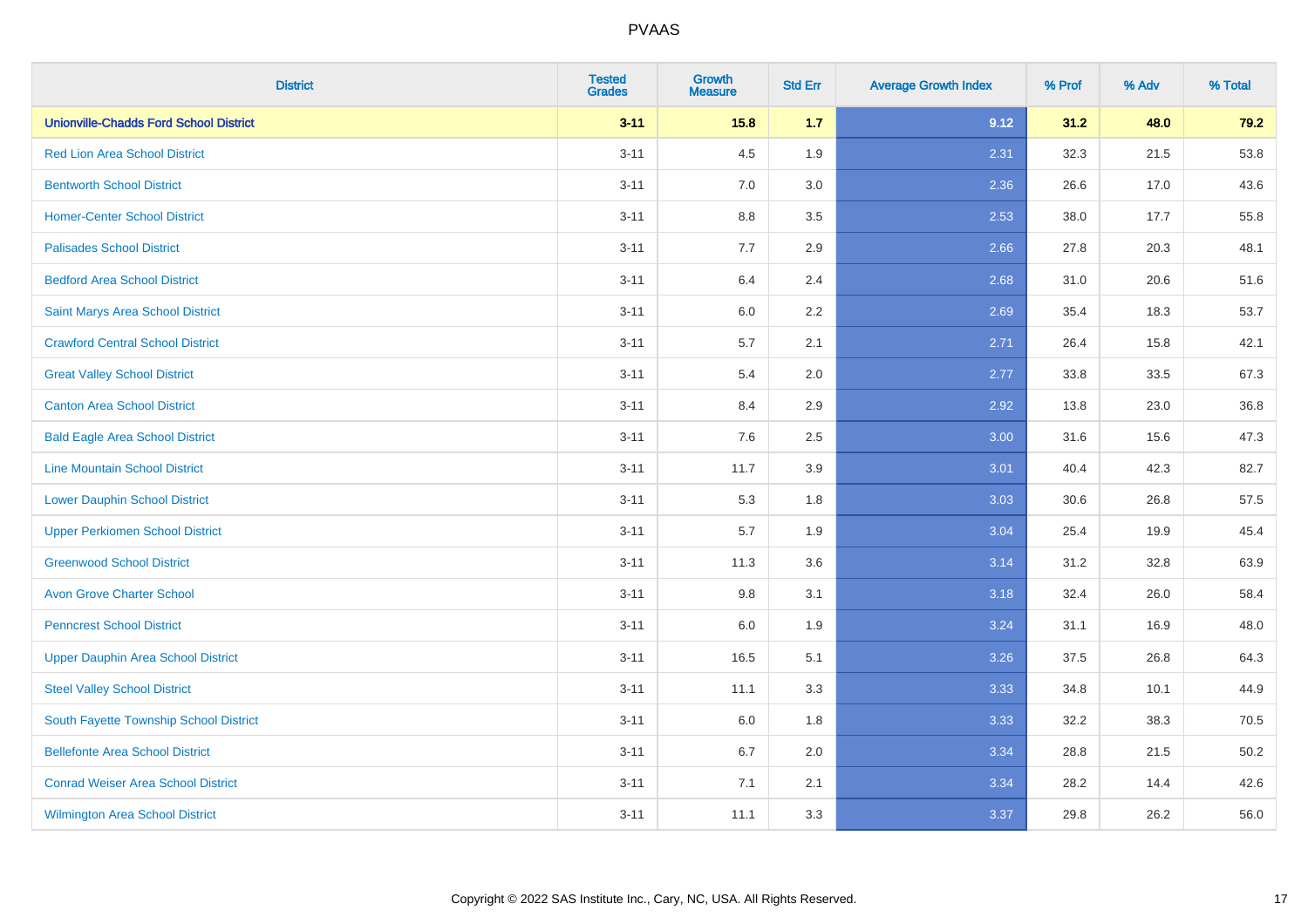| <b>District</b>                                | <b>Tested</b><br><b>Grades</b> | <b>Growth</b><br><b>Measure</b> | <b>Std Err</b> | <b>Average Growth Index</b> | % Prof | % Adv | % Total |
|------------------------------------------------|--------------------------------|---------------------------------|----------------|-----------------------------|--------|-------|---------|
| <b>Unionville-Chadds Ford School District</b>  | $3 - 11$                       | 15.8                            | 1.7            | 9.12                        | 31.2   | 48.0  | 79.2    |
| <b>Fairview School District</b>                | $3 - 11$                       | 8.3                             | 2.4            | 3.43                        | 41.9   | 34.9  | 76.7    |
| North Pocono School District                   | $3 - 11$                       | 13.1                            | 3.7            | 3.54                        | 31.4   | 33.3  | 64.7    |
| <b>York Suburban School District</b>           | $3 - 11$                       | 7.4                             | 2.1            | 3.55                        | 24.9   | 31.2  | 56.1    |
| Oil City Area School District                  | $3 - 11$                       | 8.6                             | 2.4            | 3.56                        | 29.1   | 13.1  | 42.2    |
| <b>Reading School District</b>                 | $3 - 11$                       | 4.3                             | 1.2            | 3.71                        | 16.8   | 6.0   | 22.8    |
| <b>Spring Cove School District</b>             | $3 - 11$                       | 9.1                             | 2.4            | 3.77                        | 31.8   | 25.4  | 57.1    |
| <b>Hampton Township School District</b>        | $3 - 11$                       | 7.4                             | 2.0            | 3.79                        | 37.9   | 39.2  | 77.0    |
| <b>Hazleton Area School District</b>           | $3 - 11$                       | 6.0                             | 1.6            | 3.85                        | 20.5   | 9.0   | 29.5    |
| <b>Warrior Run School District</b>             | $3 - 11$                       | 10.5                            | 2.7            | 3.86                        | 34.1   | 16.8  | 50.9    |
| <b>Dallas School District</b>                  | $3 - 11$                       | 8.1                             | 2.1            | 3.87                        | 32.4   | 22.4  | 54.8    |
| Phoenixville Area School District              | $3 - 11$                       | 7.3                             | 1.8            | 3.96                        | 32.3   | 27.6  | 59.8    |
| Abington Heights School District               | $3 - 11$                       | $6.7\,$                         | 1.7            | 4.00                        | 33.8   | 31.7  | 65.5    |
| Downingtown Area School District               | $3 - 11$                       | 4.4                             | 1.1            | 4.06                        | 30.1   | 32.0  | 62.2    |
| <b>Ephrata Area School District</b>            | $3 - 11$                       | 6.8                             | 1.7            | 4.08                        | 31.6   | 17.1  | 48.8    |
| <b>Valley View School District</b>             | $3 - 11$                       | 9.3                             | 2.2            | 4.18                        | 26.6   | 23.1  | 49.7    |
| <b>Laurel School District</b>                  | $3 - 11$                       | 13.0                            | 3.1            | 4.19                        | 30.3   | 15.7  | 46.1    |
| Pennsylvania Leadership Charter School         | $3 - 11$                       | 8.0                             | 1.9            | 4.22                        | 33.1   | 27.8  | 60.9    |
| <b>Wallenpaupack Area School District</b>      | $3 - 11$                       | $8.8\,$                         | 2.1            | 4.28                        | 28.5   | 18.9  | 47.4    |
| <b>Coudersport Area School District</b>        | $3 - 11$                       | 14.8                            | 3.4            | 4.33                        | 34.7   | 28.0  | 62.7    |
| <b>Lower Moreland Township School District</b> | $3 - 11$                       | 8.7                             | 2.0            | 4.35                        | 38.2   | 33.2  | 71.4    |
| <b>Pennsbury School District</b>               | $3 - 11$                       | 5.6                             | 1.3            | 4.38                        | 37.7   | 27.7  | 65.4    |
| Northern York County School District           | $3 - 11$                       | 8.4                             | 1.8            | 4.63                        | 24.3   | 23.1  | 47.4    |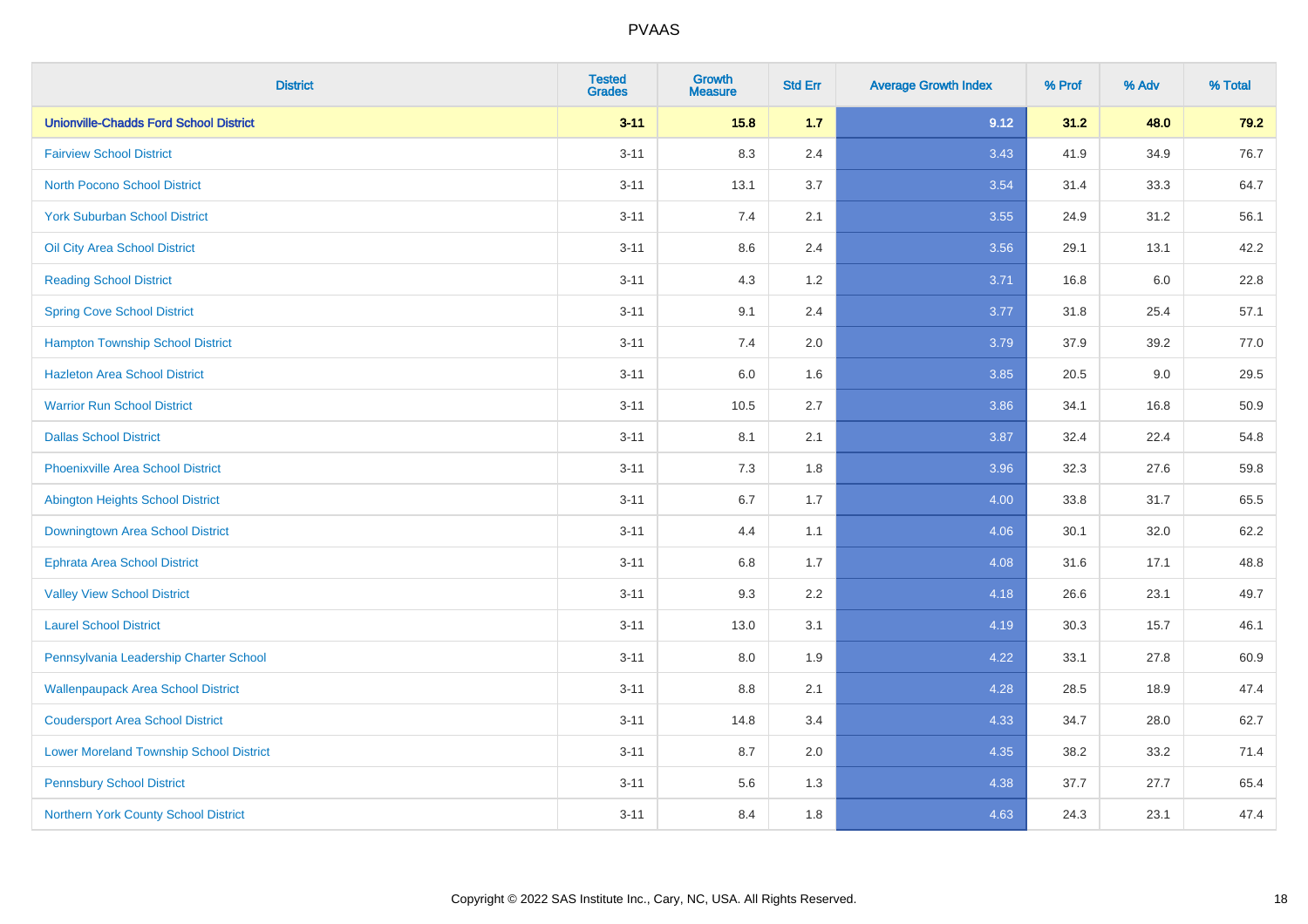| <b>District</b>                               | <b>Tested</b><br><b>Grades</b> | <b>Growth</b><br><b>Measure</b> | <b>Std Err</b> | <b>Average Growth Index</b> | % Prof | % Adv | % Total |
|-----------------------------------------------|--------------------------------|---------------------------------|----------------|-----------------------------|--------|-------|---------|
| <b>Unionville-Chadds Ford School District</b> | $3 - 11$                       | 15.8                            | $1.7$          | 9.12                        | 31.2   | 48.0  | 79.2    |
| <b>Stroudsburg Area School District</b>       | $3 - 11$                       | 7.5                             | 1.6            | 4.70                        | 30.4   | 18.3  | 48.7    |
| <b>West Perry School District</b>             | $3 - 11$                       | 11.0                            | 2.3            | 4.76                        | 26.9   | 20.5  | 47.4    |
| <b>Lakeland School District</b>               | $3 - 11$                       | 13.3                            | 2.8            | 4.80                        | 22.2   | 21.2  | 43.4    |
| <b>Penn Manor School District</b>             | $3 - 11$                       | 7.1                             | 1.5            | 4.82                        | 26.7   | 20.5  | 47.2    |
| <b>Iroquois School District</b>               | $3 - 11$                       | 13.6                            | 2.8            | 4.83                        | 33.3   | 16.0  | 49.4    |
| <b>Lehighton Area School District</b>         | $3 - 11$                       | 11.4                            | 2.4            | 4.84                        | 30.5   | 24.9  | 55.3    |
| <b>Belle Vernon Area School District</b>      | $3 - 11$                       | 11.1                            | 2.3            | 4.88                        | 31.6   | 25.4  | 57.1    |
| <b>Quaker Valley School District</b>          | $3 - 11$                       | 12.2                            | 2.5            | 4.90                        | 39.5   | 26.4  | 65.9    |
| <b>Berlin Brothersvalley School District</b>  | $3 - 11$                       | 19.6                            | 4.0            | 4.93                        | 28.3   | 41.3  | 69.6    |
| <b>West Branch Area School District</b>       | $3 - 11$                       | 17.0                            | 3.3            | 5.20                        | 47.1   | 19.1  | 66.2    |
| <b>Cornwall-Lebanon School District</b>       | $3 - 11$                       | 8.2                             | 1.6            | 5.24                        | 28.0   | 20.5  | 48.6    |
| Lake-Lehman School District                   | $3 - 11$                       | 14.9                            | 2.8            | 5.34                        | 25.8   | 22.5  | 48.3    |
| <b>Pine-Richland School District</b>          | $3 - 11$                       | 9.3                             | 1.7            | 5.56                        | 42.3   | 35.8  | 78.1    |
| <b>Pequea Valley School District</b>          | $3 - 11$                       | 18.0                            | 3.1            | 5.74                        | 29.2   | 37.5  | 66.7    |
| <b>Harbor Creek School District</b>           | $3 - 11$                       | 13.4                            | 2.3            | 5.80                        | 34.5   | 40.7  | 75.2    |
| <b>Punxsutawney Area School District</b>      | $3 - 11$                       | 15.8                            | 2.7            | 5.83                        | 18.6   | 29.0  | 47.6    |
| <b>Indiana Area School District</b>           | $3 - 11$                       | 12.0                            | 2.0            | 5.98                        | 30.0   | 30.4  | 60.3    |
| <b>Agora Cyber Charter School</b>             | $3 - 11$                       | 14.6                            | 2.4            | 6.03                        | 24.7   | 19.5  | 44.2    |
| <b>Franklin Regional School District</b>      | $3 - 11$                       | 11.3                            | 1.8            | 6.13                        | 30.0   | 35.0  | 65.0    |
| <b>Tuscarora School District</b>              | $3 - 11$                       | 13.4                            | 2.2            | 6.20                        | 37.1   | 26.3  | 63.4    |
| <b>Armstrong School District</b>              | $3 - 11$                       | 9.8                             | 1.6            | 6.22                        | 32.8   | 24.6  | 57.4    |
| <b>Cocalico School District</b>               | $3 - 11$                       | 12.3                            | 1.9            | 6.48                        | 28.2   | 32.3  | 60.5    |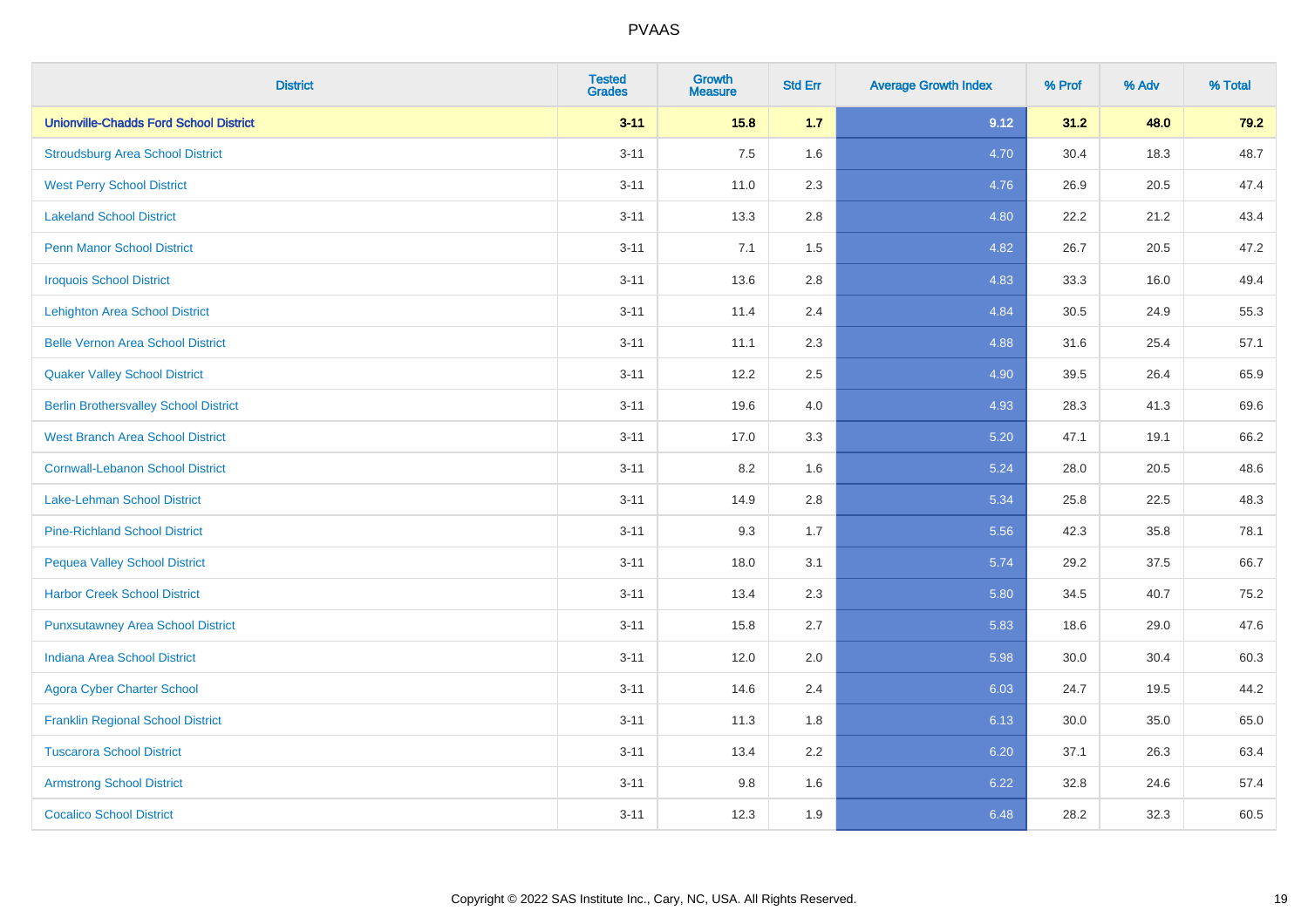| <b>District</b>                               | <b>Tested</b><br><b>Grades</b> | <b>Growth</b><br><b>Measure</b> | <b>Std Err</b> | <b>Average Growth Index</b> | % Prof | % Adv | % Total |
|-----------------------------------------------|--------------------------------|---------------------------------|----------------|-----------------------------|--------|-------|---------|
| <b>Unionville-Chadds Ford School District</b> | $3 - 11$                       | 15.8                            | 1.7            | 9.12                        | 31.2   | 48.0  | 79.2    |
| <b>Manheim Central School District</b>        | $3 - 11$                       | 12.8                            | 2.0            | 6.52                        | 27.8   | 35.4  | 63.2    |
| <b>Neshaminy School District</b>              | $3 - 11$                       | 8.6                             | 1.3            | 6.56                        | 31.3   | 23.9  | 55.2    |
| <b>Millcreek Township School District</b>     | $3 - 11$                       | 9.1                             | 1.4            | 6.61                        | 34.5   | 30.1  | 64.6    |
| <b>Methacton School District</b>              | $3 - 11$                       | 11.0                            | 1.6            | 6.94                        | 36.0   | 33.6  | 69.6    |
| <b>Whitehall-Coplay School District</b>       | $3 - 11$                       | 11.8                            | 1.7            | 7.06                        | 32.3   | 21.7  | 54.0    |
| <b>Upper Merion Area School District</b>      | $3 - 11$                       | 14.0                            | 2.0            | 7.15                        | 34.4   | 32.6  | 67.0    |
| <b>Danville Area School District</b>          | $3 - 11$                       | 18.4                            | 2.6            | 7.19                        | 32.0   | 46.1  | 78.1    |
| <b>Mountain View School District</b>          | $3 - 11$                       | 24.2                            | 3.4            | 7.20                        | 45.8   | 37.3  | 83.0    |
| <b>East Penn School District</b>              | $3 - 11$                       | 8.9                             | 1.2            | 7.61                        | 32.8   | 26.4  | 59.2    |
| <b>Mifflin County School District</b>         | $3 - 11$                       | 12.3                            | 1.6            | 7.69                        | 35.1   | 15.1  | 50.3    |
| <b>Upper Saint Clair School District</b>      | $3 - 11$                       | 13.8                            | 1.8            | 7.86                        | 32.2   | 44.5  | 76.7    |
| <b>Peters Township School District</b>        | $3 - 11$                       | 14.1                            | 1.7            | 8.16                        | 35.2   | 41.6  | 76.8    |
| <b>Saucon Valley School District</b>          | $3 - 11$                       | 18.9                            | 2.2            | 8.48                        | 26.0   | 39.6  | 65.6    |
| <b>Southern York County School District</b>   | $3 - 11$                       | 15.5                            | 1.8            | 8.48                        | 37.6   | 29.2  | 66.8    |
| <b>Marple Newtown School District</b>         | $3 - 11$                       | 20.6                            | 2.3            | 8.95                        | 31.1   | 42.7  | 73.8    |
| Palmyra Area School District                  | $3 - 11$                       | 16.2                            | 1.8            | 9.02                        | 38.8   | 34.0  | 72.8    |
| <b>Unionville-Chadds Ford School District</b> | $3 - 11$                       | 15.8                            | 1.7            | 9.12                        | 31.2   | 48.0  | 79.2    |
| <b>Wayne Highlands School District</b>        | $3 - 11$                       | 22.5                            | 2.5            | 9.16                        | 33.8   | 40.4  | 74.2    |
| Fox Chapel Area School District               | $3 - 11$                       | 17.6                            | 1.9            | 9.47                        | 22.9   | 52.0  | 74.9    |
| <b>Delaware Valley School District</b>        | $3 - 11$                       | 15.7                            | 1.6            | 9.62                        | 36.7   | 32.1  | 68.8    |
| New Hope-Solebury School District             | $3 - 11$                       | 28.8                            | 2.9            | 9.77                        | 31.6   | 50.0  | 81.6    |
| <b>Hempfield School District</b>              | $3 - 11$                       | 13.4                            | 1.3            | 10.53                       | 29.9   | 36.8  | 66.7    |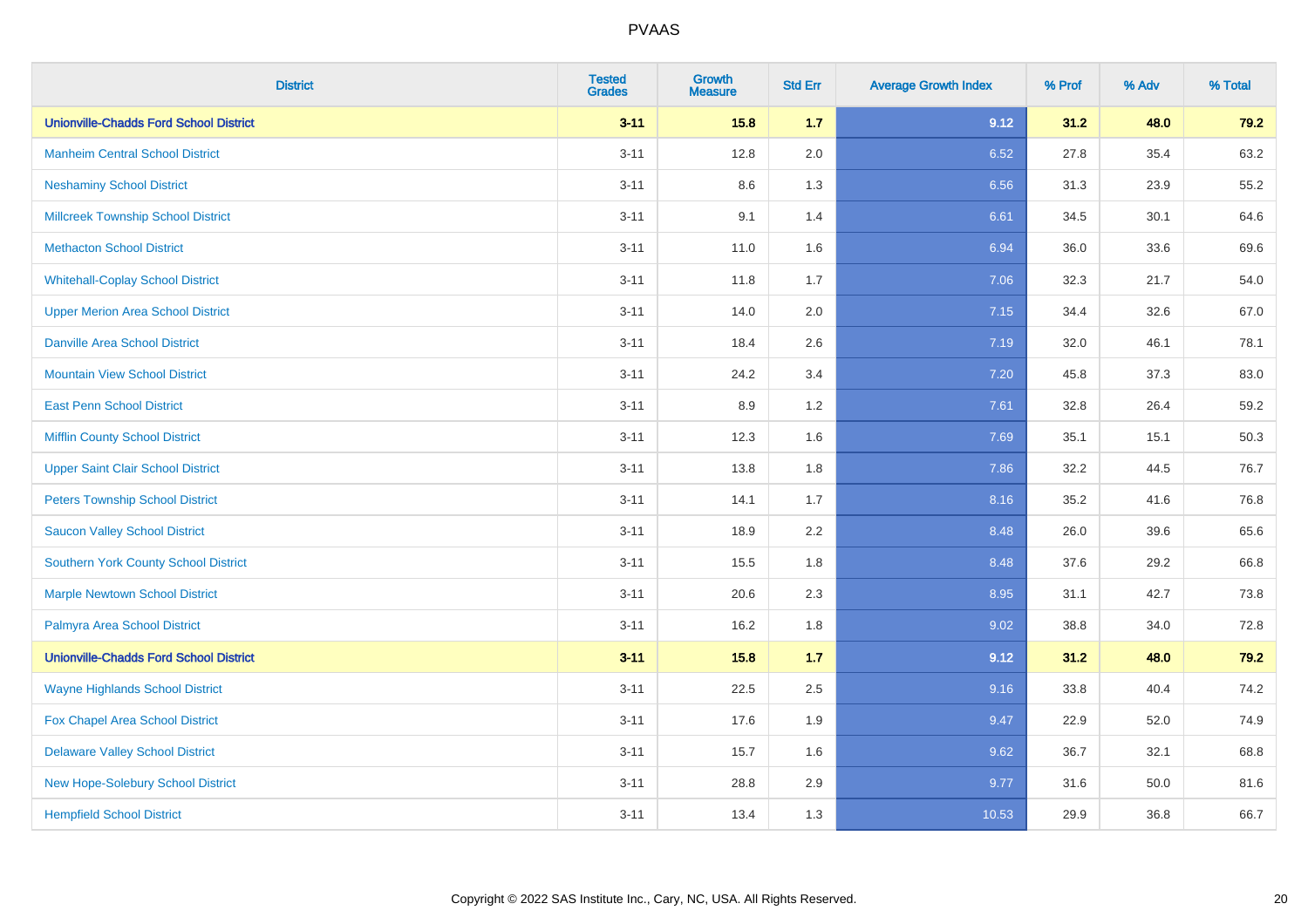| <b>District</b>                               | <b>Tested</b><br><b>Grades</b> | <b>Growth</b><br><b>Measure</b> | <b>Std Err</b> | <b>Average Growth Index</b> | % Prof | % Adv | % Total |
|-----------------------------------------------|--------------------------------|---------------------------------|----------------|-----------------------------|--------|-------|---------|
| <b>Unionville-Chadds Ford School District</b> | $3 - 11$                       | 15.8                            | 1.7            | 9.12                        | 31.2   | 48.0  | 79.2    |
| <b>Warwick School District</b>                | $3 - 11$                       | 21.7                            | 1.8            | 11.76                       | 27.7   | 36.3  | 64.0    |
| <b>Littlestown Area School District</b>       | $3 - 11$                       | 28.7                            | 2.4            | 11.83                       | 38.4   | 29.3  | 67.7    |
| <b>Council Rock School District</b>           | $3 - 11$                       | 13.5                            | 1.1            | 12.27                       | 32.0   | 35.4  | 67.4    |
| <b>Souderton Area School District</b>         | $3 - 11$                       | 18.5                            | 1.4            | 12.86                       | 39.2   | 31.2  | 70.4    |
| <b>Colonial School District</b>               | $3 - 11$                       | 22.1                            | 1.6            | 13.55                       | 27.2   | 43.5  | 70.6    |
| <b>Spring-Ford Area School District</b>       | $3 - 11$                       | 16.6                            | 1.2            | 14.02                       | 30.4   | 45.3  | 75.7    |
| <b>Dallastown Area School District</b>        | $3 - 11$                       | 19.9                            | 1.4            | 14.14                       | 36.8   | 34.2  | 71.0    |
| <b>North Allegheny School District</b>        | $3 - 11$                       | 18.0                            | 1.3            | 14.25                       | 30.5   | 42.9  | 73.4    |
| <b>Lower Merion School District</b>           | $3 - 11$                       | 18.9                            | 1.2            | 15.42                       | 29.4   | 48.6  | 78.0    |
| North Penn School District                    | $3 - 11$                       | 17.6                            | 1.0            | 17.53                       | 30.8   | 35.7  | 66.4    |
| <b>Central Bucks School District</b>          | $3 - 11$                       | 15.5                            | 0.9            | 17.94                       | 34.8   | 41.4  | 76.2    |
| <b>State College Area School District</b>     | $3 - 11$                       | 24.5                            | 1.3            | 18.59                       | 31.9   | 46.9  | 78.8    |
| Norristown Area School District               | $3-12$                         | $-25.4$                         | 1.7            | $-15.35$                    | 10.6   | 1.8   | 12.4    |
| Philadelphia City School District             | $3-12$                         | $-7.8$                          | $0.6\,$        | $-13.43$                    | 16.4   | 6.5   | 22.9    |
| <b>Allentown City School District</b>         | $3 - 12$                       | $-16.9$                         | 1.4            | $-12.37$                    | 5.9    | 0.4   | 6.3     |
| <b>York City School District</b>              | $3 - 12$                       | $-17.7$                         | 1.8            | $-10.05$                    | 3.2    | 0.7   | 3.9     |
| Ambridge Area School District                 | $3 - 12$                       | $-19.4$                         | 2.5            | $-7.64$                     | 23.2   | 5.6   | 28.9    |
| <b>Lancaster School District</b>              | $3-12$                         | $-10.0$                         | 1.4            | $-7.22$                     | 9.0    | 3.9   | 12.8    |
| <b>Hempfield Area School District</b>         | $3 - 12$                       | $-10.2$                         | 1.6            | $-6.37$                     | 28.1   | 19.2  | 47.3    |
| <b>New Castle Area School District</b>        | $3 - 12$                       | $-13.6$                         | 2.3            | $-5.99$                     | 17.6   | 2.0   | 19.5    |
| <b>West Mifflin Area School District</b>      | $3 - 12$                       | $-11.9$                         | 2.5            | $-4.77$                     | 15.9   | 4.0   | 19.9    |
| <b>Interboro School District</b>              | $3-12$                         | $-8.4$                          | 2.0            | $-4.27$                     | 27.6   | 6.4   | 34.1    |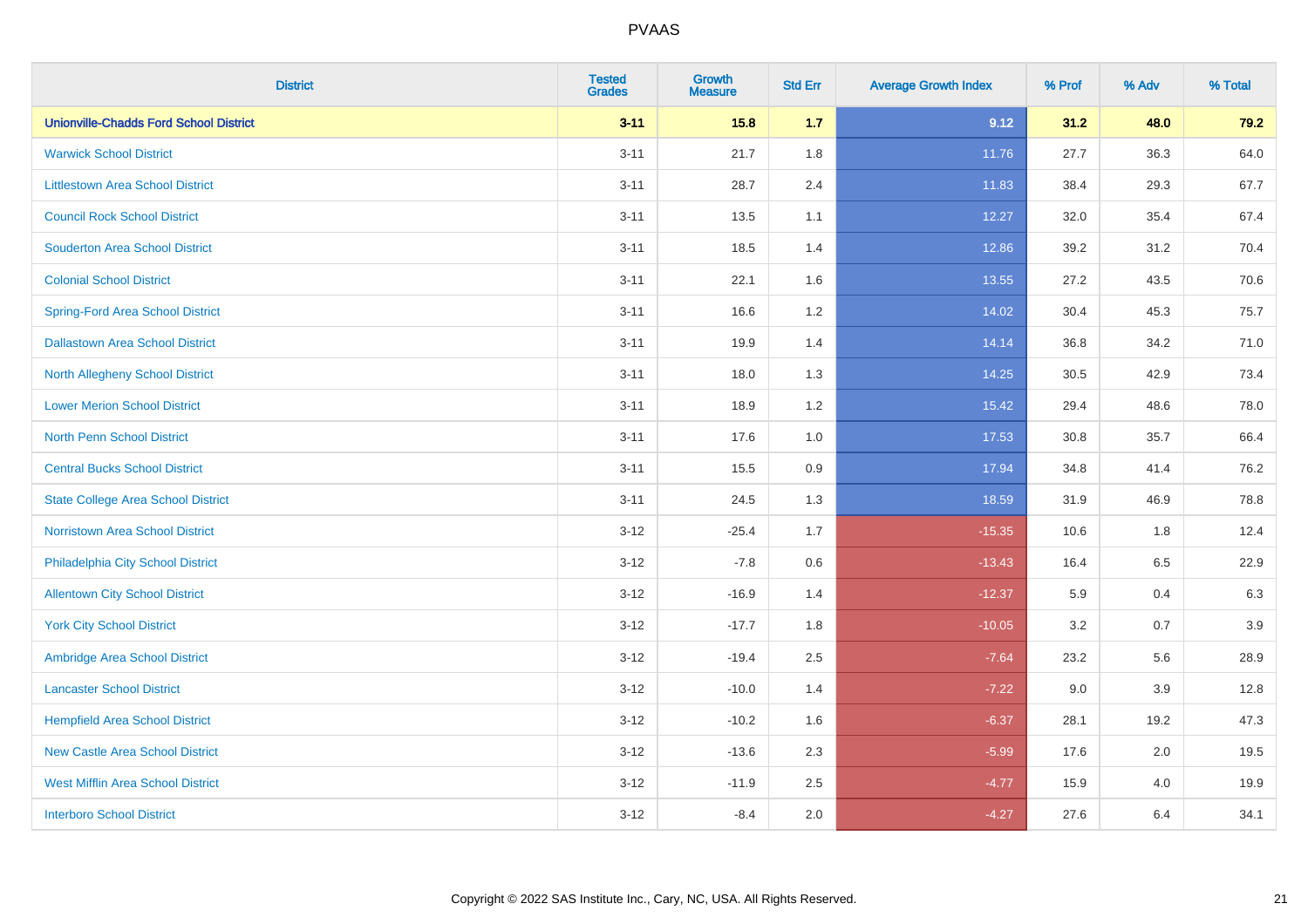| <b>District</b>                                        | <b>Tested</b><br><b>Grades</b> | <b>Growth</b><br><b>Measure</b> | <b>Std Err</b> | <b>Average Growth Index</b> | % Prof | % Adv   | % Total |
|--------------------------------------------------------|--------------------------------|---------------------------------|----------------|-----------------------------|--------|---------|---------|
| <b>Unionville-Chadds Ford School District</b>          | $3 - 11$                       | 15.8                            | 1.7            | 9.12                        | 31.2   | 48.0    | 79.2    |
| <b>Panther Valley School District</b>                  | $3 - 12$                       | $-13.3$                         | 3.2            | $-4.10$                     | 31.5   | 4.1     | 35.6    |
| <b>Scranton School District</b>                        | $3 - 12$                       | $-10.1$                         | 2.5            | $-4.04$                     | 20.0   | 7.7     | 27.7    |
| <b>Tussey Mountain School District</b>                 | $3 - 12$                       | $-13.0$                         | 3.3            | $-3.93$                     | 11.1   | 3.2     | 14.3    |
| <b>Grove City Area School District</b>                 | $3 - 12$                       | $-8.8$                          | 2.3            | $-3.89$                     | 25.6   | 16.4    | 42.0    |
| <b>Old Forge School District</b>                       | $3 - 12$                       | $-11.3$                         | 3.1            | $-3.62$                     | 28.6   | 13.2    | 41.8    |
| <b>West York Area School District</b>                  | $3 - 12$                       | $-9.8$                          | 2.7            | $-3.57$                     | 21.9   | 10.9    | 32.8    |
| <b>Montoursville Area School District</b>              | $3 - 12$                       | $-8.4$                          | 2.6            | $-3.17$                     | 38.8   | 18.2    | 57.0    |
| <b>Erie City School District</b>                       | $3 - 12$                       | $-4.5$                          | 1.4            | $-3.09$                     | 13.4   | 6.7     | 20.1    |
| <b>Quakertown Community School District</b>            | $3-12$                         | $-4.3$                          | 1.5            | $-2.79$                     | 33.8   | 20.1    | 53.8    |
| <b>Clarion-Limestone Area School District</b>          | $3-12$                         | $-10.0$                         | 3.6            | $-2.76$                     | 28.3   | 20.0    | 48.3    |
| Selinsgrove Area School District                       | $3 - 12$                       | $-5.7$                          | 2.1            | $-2.74$                     | 25.4   | 13.9    | 39.2    |
| <b>Turkeyfoot Valley Area School District</b>          | $3 - 12$                       | $-15.4$                         | 5.8            | $-2.66$                     | 3.8    | $3.8\,$ | 7.6     |
| <b>Union City Area School District</b>                 | $3 - 12$                       | $-8.7$                          | 3.3            | $-2.59$                     | 29.7   | 10.9    | 40.6    |
| <b>Greater Nanticoke Area School District</b>          | $3 - 12$                       | $-6.8$                          | 2.6            | $-2.58$                     | 15.2   | 8.9     | 24.1    |
| Catasauqua Area School District                        | $3 - 12$                       | $-7.3$                          | 2.8            | $-2.58$                     | 27.1   | 11.2    | 38.3    |
| Pocono Mountain School District                        | $3 - 12$                       | $-4.3$                          | 1.8            | $-2.43$                     | 35.5   | 17.1    | 52.6    |
| <b>Pottsville Area School District</b>                 | $3 - 12$                       | $-4.9$                          | 2.1            | $-2.36$                     | 21.8   | 7.9     | 29.6    |
| <b>Bristol Borough School District</b>                 | $3-12$                         | $-5.9$                          | 2.9            | $-2.00$                     | 27.8   | 3.3     | 31.1    |
| <b>Lincoln Leadership Academy Charter School</b>       | $3 - 12$                       | $-7.4$                          | 3.7            | $-1.99$                     | 6.4    | 2.1     | 8.5     |
| <b>Chester Charter Scholars Academy Charter School</b> | $3 - 12$                       | $-6.2$                          | 3.3            | $-1.88$                     | 2.2    | 0.0     | 2.2     |
| <b>Twin Valley School District</b>                     | $3 - 12$                       | $-3.2$                          | 1.9            | $-1.68$                     | 38.8   | 19.8    | 58.6    |
| <b>Woodland Hills School District</b>                  | $3-12$                         | $-4.2$                          | 2.5            | $-1.66$                     | 10.1   | 1.4     | 11.5    |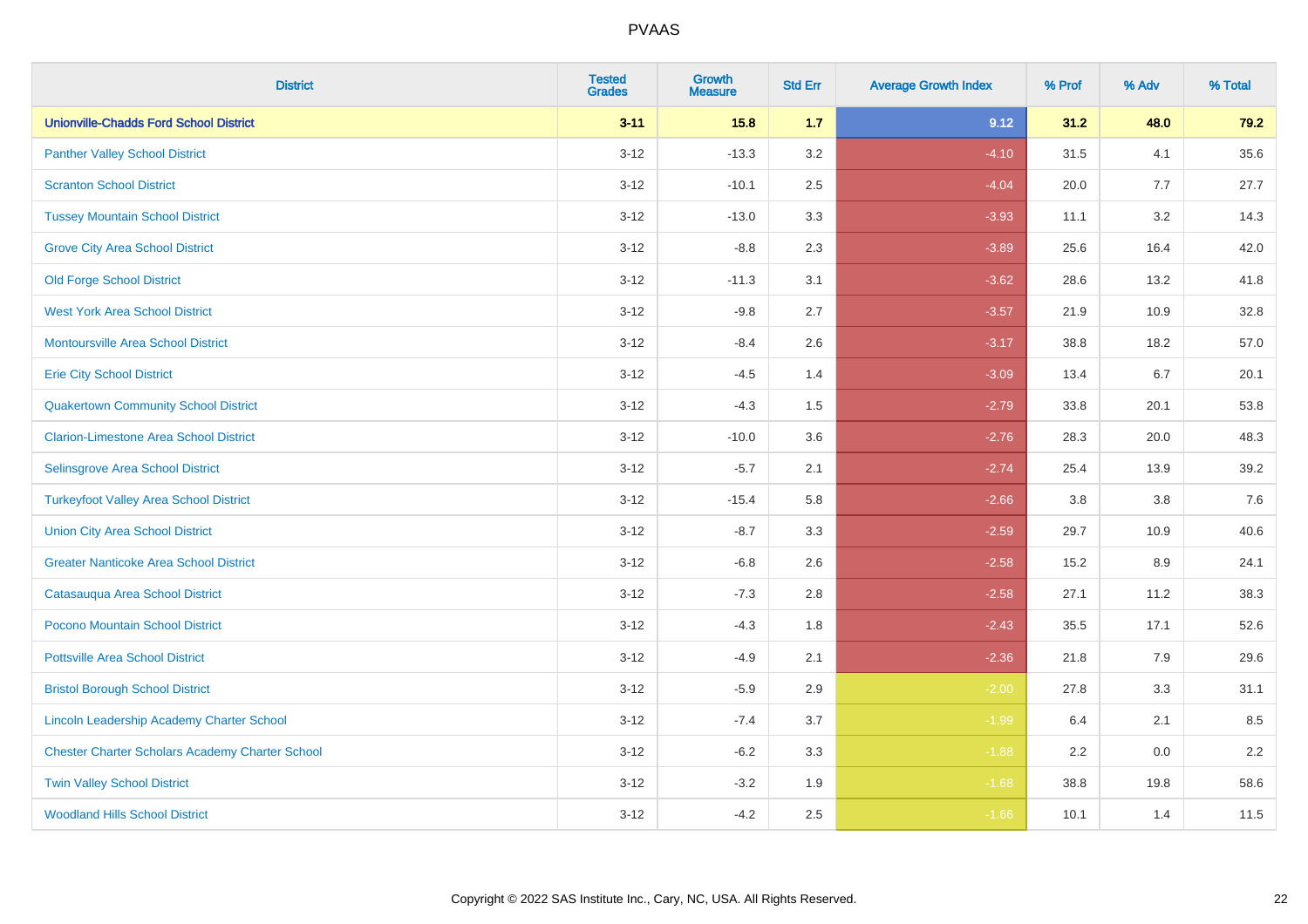| <b>District</b>                                 | <b>Tested</b><br><b>Grades</b> | <b>Growth</b><br><b>Measure</b> | <b>Std Err</b> | <b>Average Growth Index</b> | % Prof | % Adv | % Total |
|-------------------------------------------------|--------------------------------|---------------------------------|----------------|-----------------------------|--------|-------|---------|
| <b>Unionville-Chadds Ford School District</b>   | $3 - 11$                       | 15.8                            | 1.7            | 9.12                        | 31.2   | 48.0  | 79.2    |
| <b>Conemaugh Valley School District</b>         | $3 - 12$                       | $-6.3$                          | 4.1            | $-1.54$                     | 23.7   | 5.1   | 28.8    |
| <b>Keystone Education Center Charter School</b> | $3 - 12$                       | $-6.5$                          | 5.1            | $-1.28$                     | 0.0    | 0.0   | $0.0\,$ |
| <b>Millville Area School District</b>           | $3 - 12$                       | $-5.6$                          | 4.4            | $-1.26$                     | 31.4   | 11.4  | 42.9    |
| <b>Cameron County School District</b>           | $3 - 12$                       | $-5.0$                          | 4.4            | $-1.12$                     | 34.9   | 4.8   | 39.7    |
| <b>Wyomissing Area School District</b>          | $3 - 12$                       | $-2.4$                          | 2.6            | $-0.92$                     | 25.6   | 28.1  | 53.7    |
| <b>Conneaut School District</b>                 | $3 - 12$                       | $-2.3$                          | 2.6            | $-0.91$                     | 27.4   | 9.7   | 37.1    |
| <b>Bradford Area School District</b>            | $3 - 12$                       | $-1.8$                          | 2.3            | $-0.79$                     | 31.2   | 16.7  | 47.9    |
| <b>Roberto Clemente Charter School</b>          | $3 - 12$                       | $-3.3$                          | 4.1            | $-0.79$                     | 22.7   | 4.6   | 27.3    |
| <b>Bangor Area School District</b>              | $3 - 12$                       | $-1.2$                          | 2.0            | $-0.60$                     | 25.8   | 12.7  | 38.5    |
| <b>Penns Manor Area School District</b>         | $3 - 12$                       | $-1.9$                          | 3.5            | $-0.55$                     | 24.2   | 3.8   | 28.0    |
| <b>Forest City Regional School District</b>     | $3 - 12$                       | $-1.2$                          | 3.6            | $-0.33$                     | 26.5   | 8.2   | 34.7    |
| <b>Columbia Borough School District</b>         | $3 - 12$                       | $-1.1$                          | 3.6            | $-0.31$                     | 17.2   | 1.7   | 19.0    |
| <b>Cranberry Area School District</b>           | $3 - 12$                       | $-0.9$                          | 3.1            | $-0.29$                     | 25.5   | 9.7   | 35.2    |
| Altoona Area School District                    | $3 - 12$                       | 0.1                             | 1.5            | 0.07                        | 29.0   | 13.8  | 42.8    |
| <b>Central Columbia School District</b>         | $3 - 12$                       | 0.3                             | 2.3            | 0.12                        | 25.4   | 37.6  | 63.0    |
| <b>Tulpehocken Area School District</b>         | $3 - 12$                       | 1.0                             | 4.9            | 0.20                        | 11.5   | 23.1  | 34.6    |
| <b>Ridley School District</b>                   | $3 - 12$                       | 0.3                             | 1.6            | 0.21                        | 32.0   | 10.7  | 42.6    |
| <b>Wilson School District</b>                   | $3 - 12$                       | 0.5                             | 1.5            | 0.32                        | 30.4   | 25.5  | 55.9    |
| <b>Avella Area School District</b>              | $3 - 12$                       | 1.6                             | 4.7            | 0.34                        | 34.8   | 7.2   | 42.0    |
| <b>Annville-Cleona School District</b>          | $3 - 12$                       | 1.1                             | 2.4            | 0.45                        | 34.8   | 13.6  | 48.5    |
| Daniel Boone Area School District               | $3 - 12$                       | 0.9                             | 1.9            | 0.46                        | 28.9   | 22.0  | 51.0    |
| <b>Union School District</b>                    | $3 - 12$                       | 2.5                             | 3.7            | 0.69                        | 17.9   | 10.4  | 28.4    |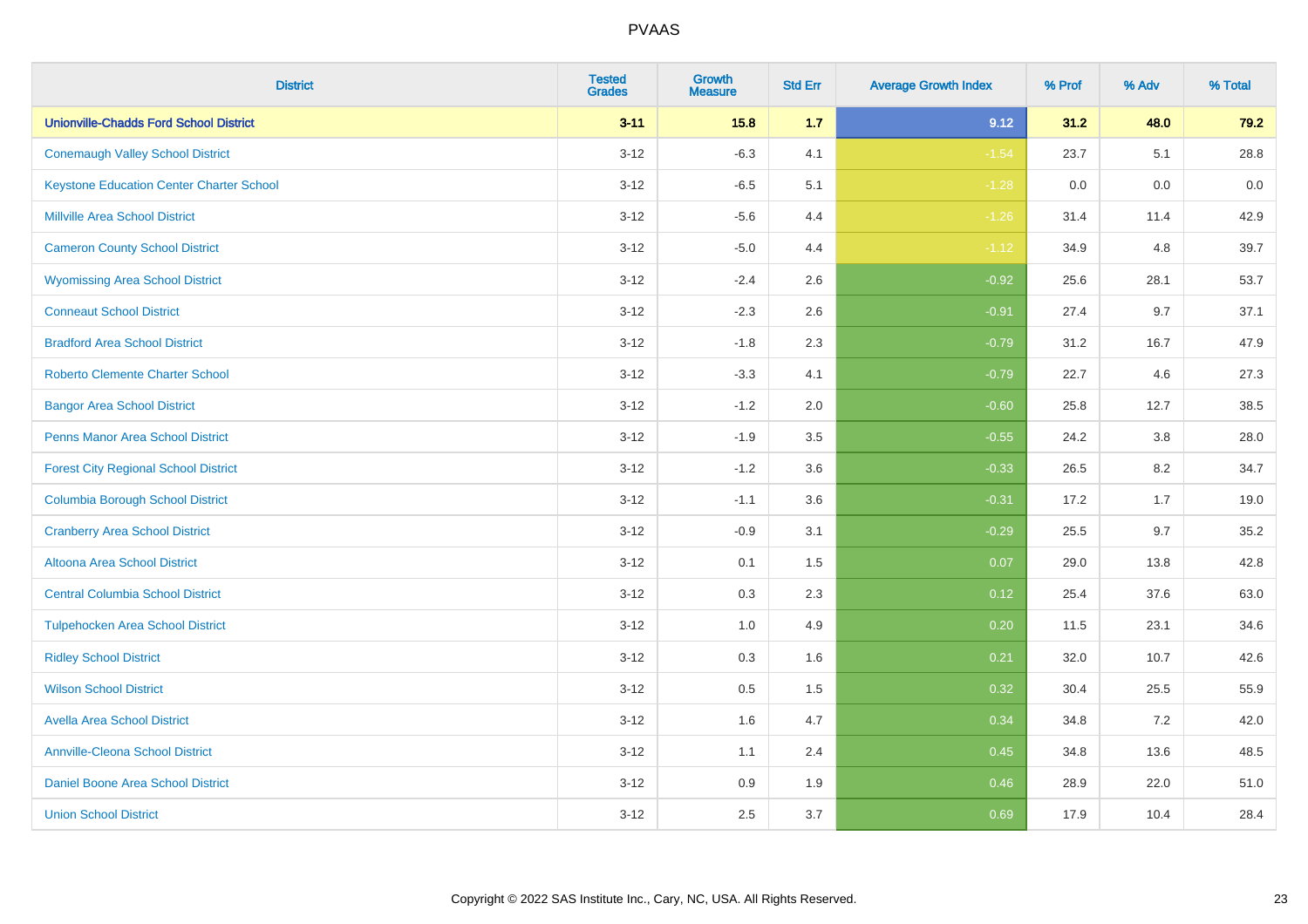| <b>District</b>                                 | <b>Tested</b><br><b>Grades</b> | <b>Growth</b><br><b>Measure</b> | <b>Std Err</b> | <b>Average Growth Index</b> | % Prof | % Adv   | % Total |
|-------------------------------------------------|--------------------------------|---------------------------------|----------------|-----------------------------|--------|---------|---------|
| <b>Unionville-Chadds Ford School District</b>   | $3 - 11$                       | 15.8                            | $1.7$          | 9.12                        | 31.2   | 48.0    | 79.2    |
| <b>North Clarion County School District</b>     | $3 - 12$                       | 3.4                             | 4.1            | 0.83                        | 45.0   | 18.8    | 63.8    |
| <b>Pottstown School District</b>                | $3 - 12$                       | 2.0                             | 2.2            | 0.88                        | 19.4   | $6.2\,$ | 25.6    |
| <b>Eastern Lancaster County School District</b> | $3 - 12$                       | 2.9                             | 3.2            | 0.91                        | 35.2   | 36.4    | 71.6    |
| <b>Brownsville Area School District</b>         | $3 - 12$                       | 3.9                             | 3.8            | 1.04                        | 22.0   | 8.5     | 30.5    |
| People For People Charter School                | $3 - 12$                       | 6.4                             | 5.6            | 1.15                        | 2.4    | 0.0     | 2.4     |
| <b>Newport School District</b>                  | $3 - 12$                       | $3.8\,$                         | 3.3            | 1.17                        | 38.8   | 10.4    | 49.2    |
| <b>Upper Dublin School District</b>             | $3 - 12$                       | 2.1                             | 1.8            | 1.19                        | 34.7   | 30.0    | 64.7    |
| <b>Purchase Line School District</b>            | $3 - 12$                       | 4.3                             | 3.3            | 1.30                        | 32.3   | 9.0     | 41.4    |
| <b>Chestnut Ridge School District</b>           | $3 - 12$                       | 4.0                             | 2.9            | 1.38                        | 33.2   | 11.0    | 44.2    |
| <b>Conemaugh Township Area School District</b>  | $3 - 12$                       | 4.8                             | 3.5            | 1.39                        | 30.9   | 27.8    | 58.8    |
| Susquehanna Township School District            | $3 - 12$                       | 3.9                             | 2.7            | 1.45                        | 19.0   | 13.1    | 32.0    |
| <b>Northern Potter School District</b>          | $3 - 12$                       | 6.8                             | 4.6            | 1.48                        | 30.6   | 11.1    | 41.7    |
| <b>South Western School District</b>            | $3 - 12$                       | 2.5                             | 1.7            | 1.48                        | 36.2   | 19.7    | 55.9    |
| <b>Smethport Area School District</b>           | $3 - 12$                       | 5.8                             | 3.8            | 1.52                        | 24.6   | 20.0    | 44.6    |
| <b>Waynesboro Area School District</b>          | $3 - 12$                       | 3.0                             | 1.8            | 1.67                        | 26.0   | 23.5    | 49.5    |
| <b>West Shore School District</b>               | $3 - 12$                       | 2.2                             | 1.3            | 1.68                        | 31.8   | 15.2    | 47.1    |
| <b>Wyalusing Area School District</b>           | $3 - 12$                       | 5.7                             | 3.2            | 1.78                        | 38.6   | 12.9    | 51.4    |
| <b>Oswayo Valley School District</b>            | $3 - 12$                       | 9.9                             | 5.1            | 1.93                        | 26.5   | 44.1    | 70.6    |
| Pennsylvania Distance Learning Charter School   | $3 - 12$                       | 6.8                             | 3.4            | 1.99                        | 19.8   | $6.2\,$ | 25.9    |
| <b>Mckeesport Area School District</b>          | $3-12$                         | 4.6                             | 2.2            | 2.14                        | 21.1   | 4.4     | 25.5    |
| Northern Lehigh School District                 | $3 - 12$                       | 6.1                             | 2.5            | 2.42                        | 21.4   | 18.0    | 39.3    |
| Northern Tioga School District                  | $3 - 12$                       | 6.8                             | 2.6            | 2.64                        | 25.0   | 16.9    | 41.9    |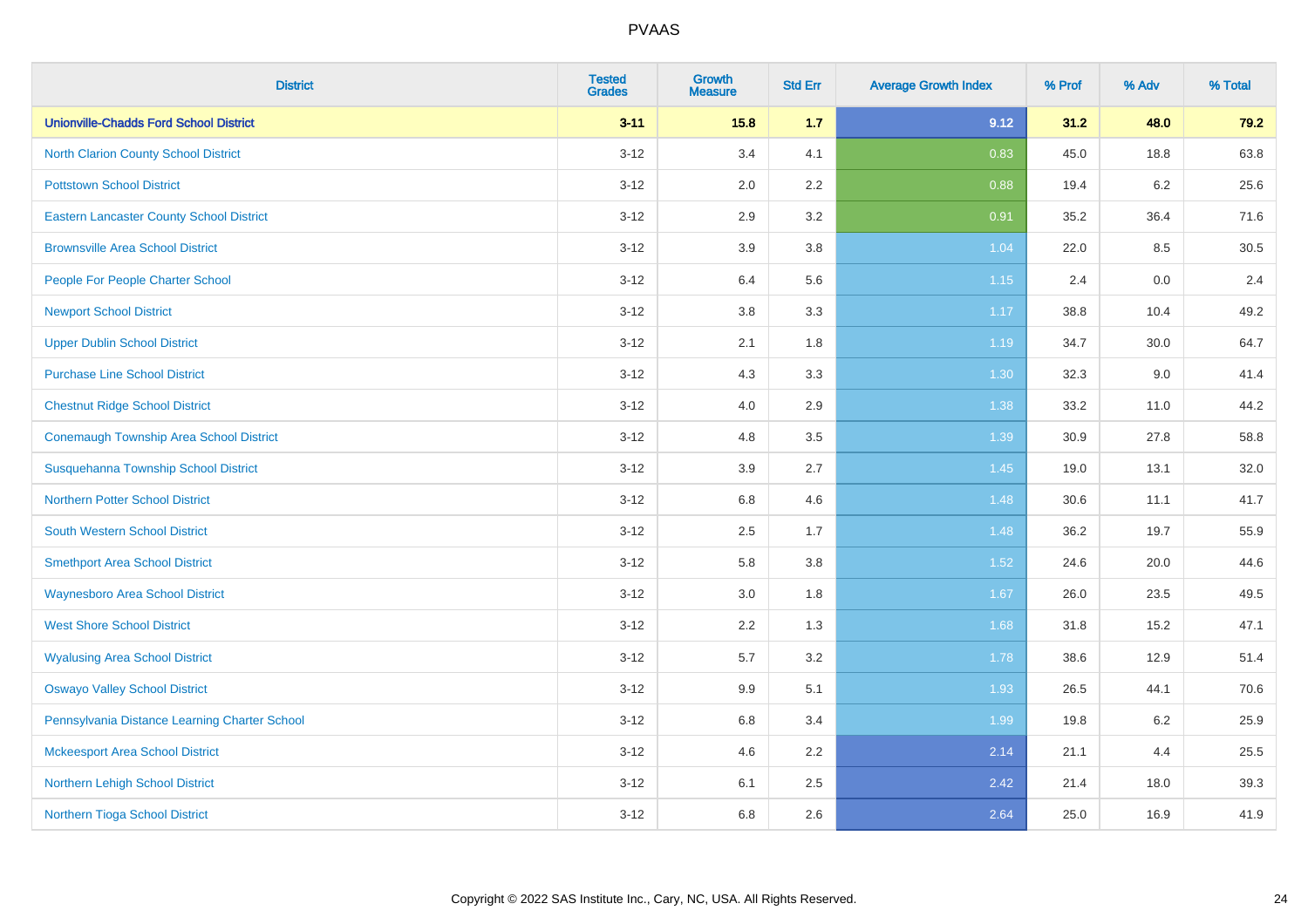| <b>District</b>                               | <b>Tested</b><br><b>Grades</b> | <b>Growth</b><br><b>Measure</b> | <b>Std Err</b> | <b>Average Growth Index</b> | % Prof | % Adv   | % Total |
|-----------------------------------------------|--------------------------------|---------------------------------|----------------|-----------------------------|--------|---------|---------|
| <b>Unionville-Chadds Ford School District</b> | $3 - 11$                       | 15.8                            | 1.7            | 9.12                        | 31.2   | 48.0    | 79.2    |
| <b>Tamaqua Area School District</b>           | $3 - 12$                       | 6.5                             | 2.4            | 2.72                        | 34.3   | 17.5    | 51.8    |
| <b>Donegal School District</b>                | $3 - 12$                       | 5.9                             | 2.2            | 2.72                        | 34.1   | 23.1    | 57.2    |
| <b>Apollo-Ridge School District</b>           | $3 - 12$                       | 9.5                             | 3.0            | 3.23                        | 34.0   | 9.4     | 43.4    |
| <b>Kutztown Area School District</b>          | $3 - 12$                       | 9.3                             | 2.8            | 3.34                        | 38.5   | 14.6    | 53.2    |
| <b>William Penn School District</b>           | $3 - 12$                       | 7.0                             | 1.9            | 3.61                        | 14.0   | $7.2\,$ | 21.3    |
| <b>Dover Area School District</b>             | $3 - 12$                       | 7.1                             | 1.9            | 3.78                        | 33.0   | 18.7    | 51.7    |
| <b>Juniata County School District</b>         | $3 - 12$                       | 7.7                             | 2.0            | 3.81                        | 22.9   | 18.9    | 41.8    |
| <b>Radnor Township School District</b>        | $3 - 12$                       | 7.5                             | 1.9            | 4.03                        | 33.0   | 38.3    | 71.3    |
| <b>Elizabethtown Area School District</b>     | $3-12$                         | 7.1                             | 1.7            | 4.19                        | 36.4   | 27.6    | 64.0    |
| <b>West Allegheny School District</b>         | $3-12$                         | 8.6                             | 2.0            | 4.34                        | 37.3   | 27.2    | 64.5    |
| <b>Conewago Valley School District</b>        | $3 - 12$                       | 7.6                             | 1.7            | 4.46                        | 41.3   | 19.4    | 60.6    |
| <b>Easton Area School District</b>            | $3 - 12$                       | 6.3                             | 1.3            | 4.91                        | 24.1   | 13.0    | 37.1    |
| Pen Argyl Area School District                | $3 - 12$                       | 12.8                            | 2.5            | 5.10                        | 28.5   | 23.8    | 52.3    |
| Penns Valley Area School District             | $3 - 12$                       | 14.1                            | 2.6            | 5.33                        | 29.6   | 23.3    | 52.9    |
| <b>Hermitage School District</b>              | $3 - 12$                       | 14.0                            | 2.5            | 5.59                        | 34.0   | 27.0    | 61.0    |
| Lampeter-Strasburg School District            | $3 - 12$                       | 11.0                            | 1.9            | 5.69                        | 35.4   | 32.3    | 67.7    |
| <b>Camp Hill School District</b>              | $3 - 12$                       | 20.7                            | 2.9            | 7.00                        | 32.3   | 41.4    | 73.7    |
| <b>Manheim Township School District</b>       | $3 - 12$                       | 10.9                            | 1.5            | 7.51                        | 30.9   | 31.0    | 61.9    |
| <b>Upper Darby School District</b>            | $3 - 12$                       | 11.2                            | 1.4            | 8.28                        | 23.8   | 11.8    | 35.6    |
| <b>Central York School District</b>           | $3 - 12$                       | 12.9                            | 1.5            | 8.64                        | 31.4   | 24.1    | 55.5    |
| <b>Loyalsock Township School District</b>     | $3 - 12$                       | 26.7                            | 2.7            | 9.92                        | 36.8   | 35.1    | 71.9    |
| <b>Tyrone Area School District</b>            | $3 - 12$                       | 29.2                            | 2.3            | 12.86                       | 36.6   | 29.1    | 65.7    |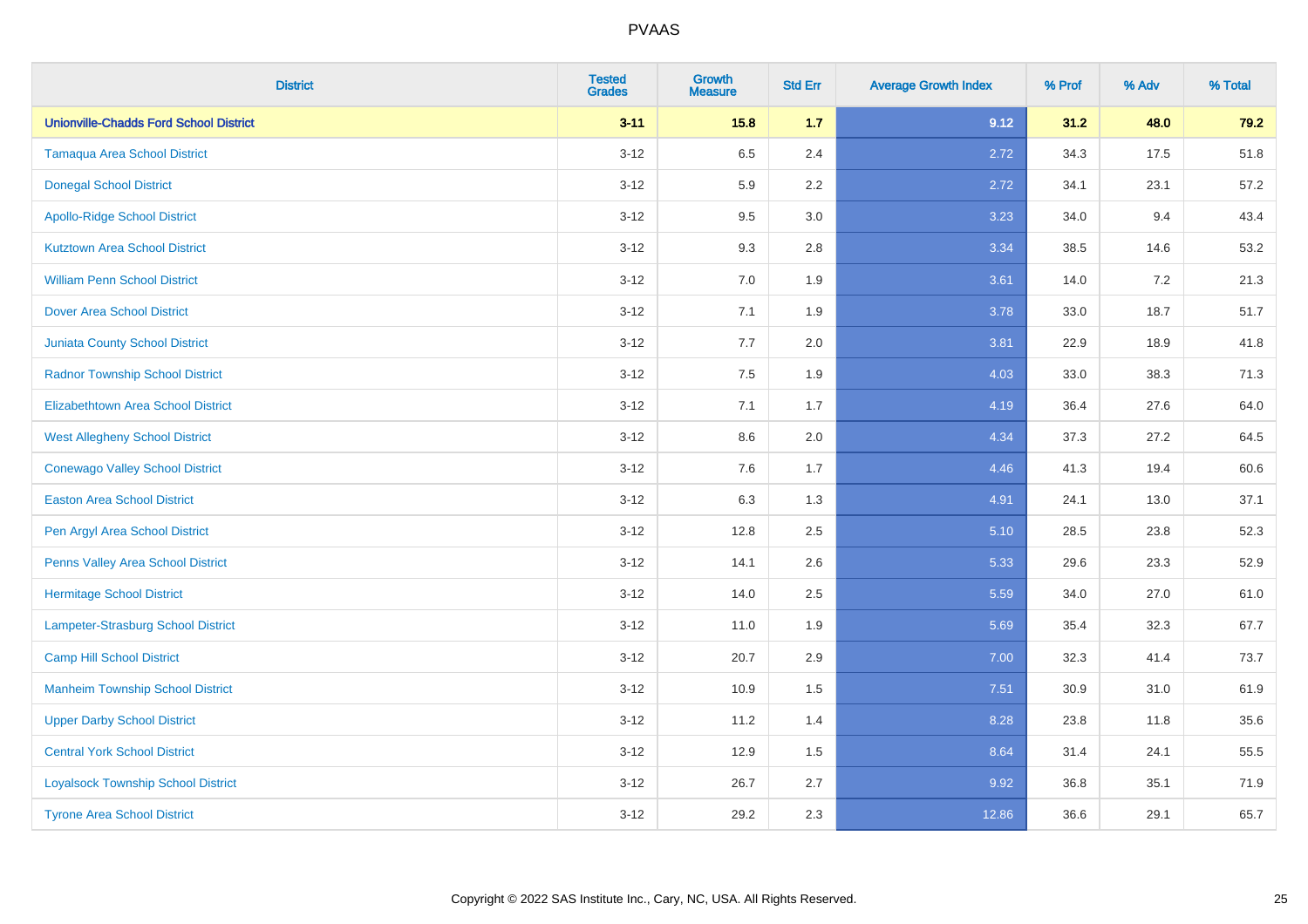| <b>District</b>                                                       | <b>Tested</b><br><b>Grades</b> | <b>Growth</b><br><b>Measure</b> | <b>Std Err</b> | <b>Average Growth Index</b> | % Prof | % Adv | % Total |
|-----------------------------------------------------------------------|--------------------------------|---------------------------------|----------------|-----------------------------|--------|-------|---------|
| <b>Unionville-Chadds Ford School District</b>                         | $3 - 11$                       | 15.8                            | $1.7$          | 9.12                        | 31.2   | 48.0  | 79.2    |
| <b>Cumberland Valley School District</b>                              | $3 - 12$                       | 18.6                            | 1.2            | 15.79                       | 31.3   | 39.2  | 70.5    |
| <b>Environmental Charter School At Frick Park</b>                     | $3-9$                          | $-6.2$                          | 3.7            | $-1.67$                     | 25.9   | 3.4   | 29.3    |
| Esperanza Academy Charter School                                      | $4 - 11$                       | 2.1                             | 2.1            | 1.01                        | 14.2   | 3.6   | 17.8    |
| <b>Mastery Charter School - Pickett Campus</b>                        | $6 - 10$                       | 2.7                             | 4.2            | 0.65                        | 20.6   | 0.0   | 20.6    |
| <b>Innovative Arts Academy Charter School</b>                         | $6 - 11$                       | $-7.2$                          | 2.5            | $-2.83$                     | 2.0    | 0.0   | 2.0     |
| La Academia Partnership Charter School                                | $6 - 11$                       | $-15.5$                         | 5.7            | $-2.70$                     | 2.3    | 0.0   | 2.3     |
| Perseus House Charter School Of Excellence                            | $6 - 11$                       | $-6.4$                          | 2.6            | $-2.50$                     | 0.9    | 0.0   | 0.9     |
| Urban Pathways 6-12 Charter School                                    | $6 - 11$                       | $-4.1$                          | 5.7            | $-0.72$                     | 0.0    | 0.0   | $0.0\,$ |
| <b>Evergreen Community Charter School</b>                             | $6 - 11$                       | $-1.1$                          | 4.7            | $-0.23$                     | 34.6   | 26.9  | 61.5    |
| Boys Latin Of Philadelphia Charter School                             | $6 - 12$                       | $-8.0$                          | 2.7            | $-3.02$                     | 1.4    | 0.0   | 1.4     |
| Center For Student Learning Charter School At Pennsbury               | $6 - 12$                       | $-3.3$                          | 6.0            | $-0.55$                     | 23.1   | 0.0   | 23.1    |
| Dr Robert Ketterer Charter School Inc                                 | $6 - 12$                       | 7.1                             | 4.3            | 1.66                        | 7.3    | 1.7   | 9.0     |
| 21st Century Cyber Charter School                                     | $6 - 12$                       | 6.6                             | 2.1            | 3.16                        | 29.0   | 21.8  | 50.8    |
| <b>Mastery Charter School - Gratz Campus</b>                          | $7 - 10$                       | $-9.5$                          | 4.6            | $-2.09$                     | 0.0    | 3.4   | 3.4     |
| Mastery Charter School - Shoemaker Campus                             | $7 - 10$                       | $-2.3$                          | 2.8            | $-0.81$                     | 10.1   | 3.7   | 13.8    |
| <b>Lincoln Park Performing Arts Charter School</b>                    | $7 - 11$                       | $-14.9$                         | 2.7            | $-5.45$                     | 39.3   | 8.9   | 48.2    |
| <b>Achievement House Charter School</b>                               | $7 - 11$                       | $-8.2$                          | 3.6            | $-2.28$                     | 16.7   | 2.8   | 19.4    |
| <b>Mastery Charter High School-Lenfest Campus</b>                     | $7 - 11$                       | $-1.8$                          | 5.8            | $-0.30$                     | 26.3   | 0.0   | 26.3    |
| <b>West Side CTC</b>                                                  | $9 - 10$                       | $-32.0$                         | 3.9            | $-8.16$                     | 5.9    | 0.0   | 5.9     |
| Lehigh Valley Charter High School For The Arts                        | $9 - 10$                       | $-11.8$                         | 2.5            | $-4.76$                     | 28.9   | 5.7   | 34.6    |
| <b>Columbia-Montour AVTS</b>                                          | $9 - 10$                       | $-7.1$                          | 2.8            | $-2.52$                     | 19.5   | 3.2   | 22.7    |
| Preparatory Charter School Of Mathematics, Science, Tech, And Careers | $9 - 10$                       | $-5.1$                          | 2.5            | $-2.03$                     | 6.3    | 1.4   | 7.7     |